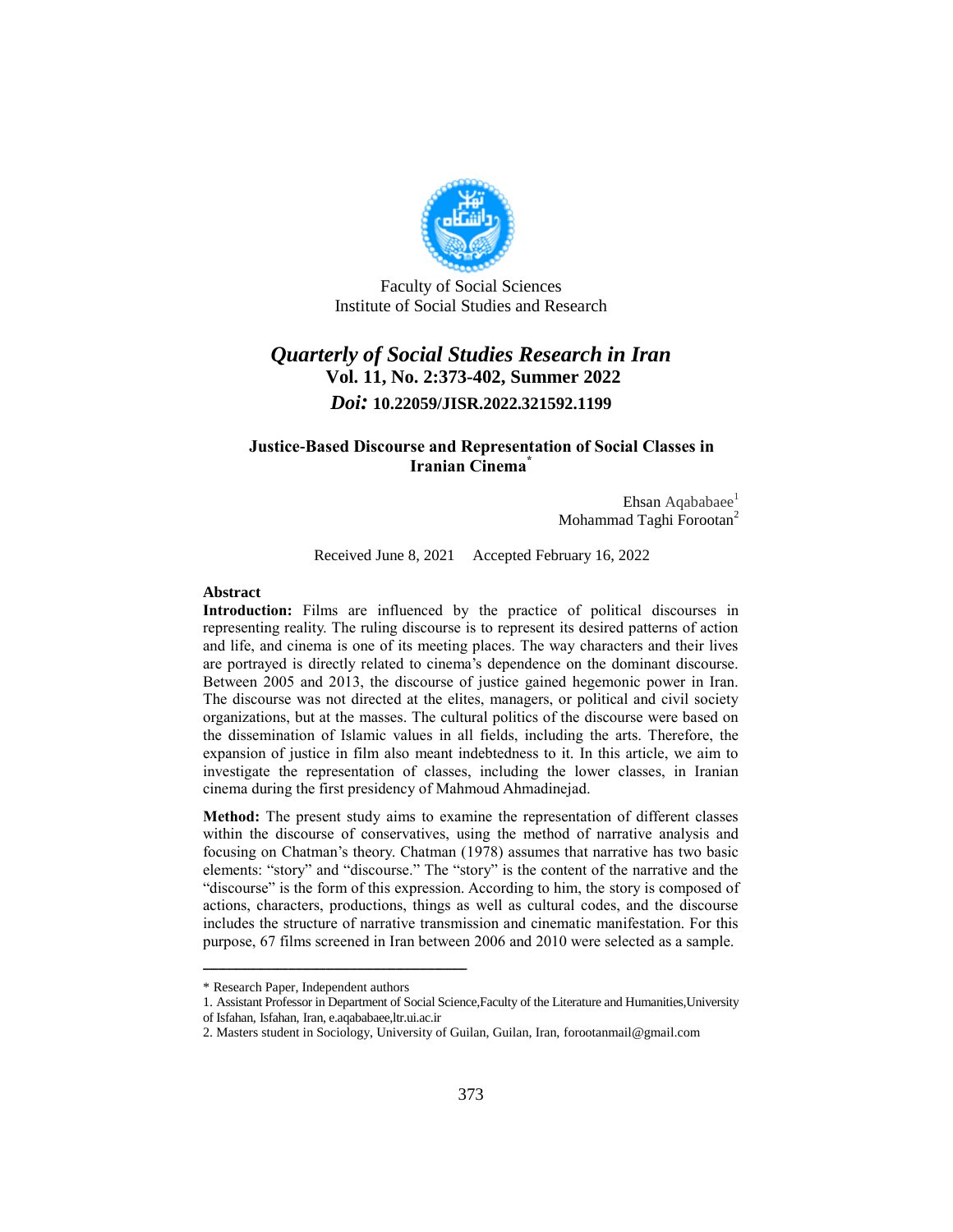Finding: The results show that Iranian cinema films represent five categories: modern upper class, traditional upper class, modern middle class, traditional middle class, and lower class. These classes are distinguished vertically according to the "representation of wealth" and horizontally according to the "social values". On one hand, the upper, middle and lower classes are formed by the distribution of wealth. The values separate the classes into two traditional-modern areas, and thus the traditional-modern classes are separated at both the upper and middle levels.

**Results & Conclusion**: At the level of film discourse, the classes with traditional characteristics are closer to the neoconservative discourse, and at the level of fiction, their narrative is supported by this discourse. As the mainstay of a just discourse, the lower classes are portrayed as warm, family-oriented, hard-working, and sacrificial individuals who are constantly struggling with problems. These problems are imaginatively resolved at the end of the films' narrative. Finally, the dominant discourse has shirked its responsibility to distribute wealth equitably by reducing the basic problem of this class, poverty, to other things like marriage. In addition, by redefining the concept of justice, as well as constructing the subject of the lower class as a victim of social conditions, the discourse attempts to unify the various spectrums of tendencies and tastes in this class. Finally, the discourse of justice uses the medium of cinema.

**Keywords:** Iranian Cinema, Narrative Analysis, Justice-Based Discourse, Social Class, Representation.

#### **References**

- Abazari, Y. (2019), **Fundamentalism of market, university of Tehran press**, Tehran, Iran. *(In Persian)*
- Aqababaee, E., & Amiri, S. (2018), "Narrative analysis based on inferiority in post-revolutionary cinema", **Quarterly Journal of the Iranian Association for Cultural Studies and Communication**, NO. 55: 108-128. *(In Persian)*
- Behdad, S., & Farhad, N. (2009), "What a Revolution! Thirty Years of Social Class Reshuffling in Iran", **Comparative Studies of South Asia, Africa and the Middle East**, No. 1: 84-104.
- Chatman, S. (1978), **Story and Discourse: Narrative Structure in Fiction and Film**, New York: Cornell University Press.
- Darabi, A. (2013), **Political rheology in Iran**, Tehran: Publication of Islamic Culture and Thought Institution. *(In Persian)*
- Gandal, K. (2007), **Class representation in modern fiction and film**, New York: Palgrave Macmillan.
- Jafari, A., & Mozafari, A. (2014), "Representation of middle class life in Iranian cinema (Semiotics of the film A Separation 2011)", **Quarterly Journal of Television**, No. 21: 127-149. *(In Persian)*
- Karl M. and Friedrich Engels (1977), **the German Ideology,** New York: International Publishers.
- Kleinhans, C. (1996), **Class in Action. In David E. James and Rick Berge (eds) The Hidden Foundation: Cinema and Question of Class**, London: University of Minnesota Press.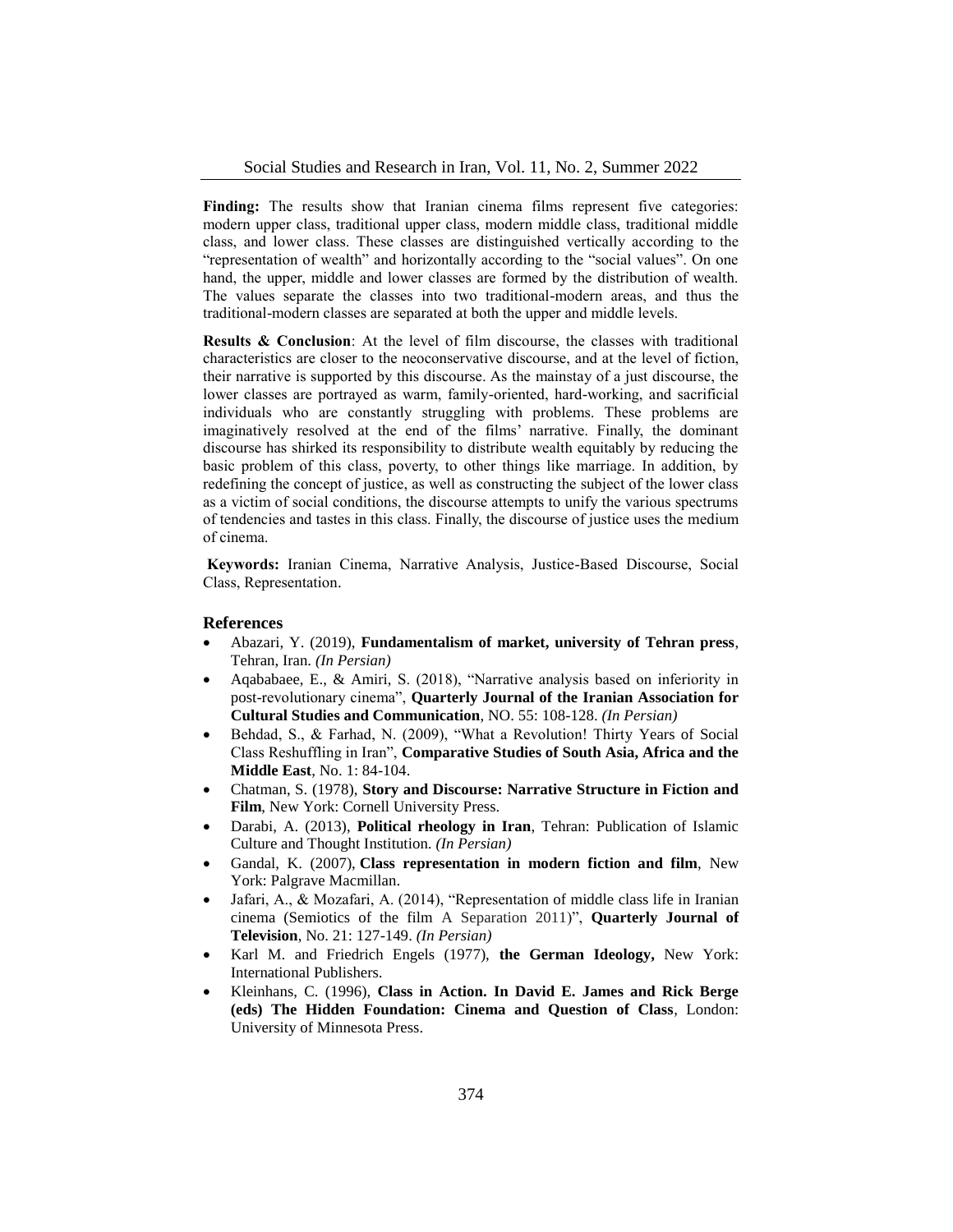- Lehman, P., & Luhr, W. (2018). **Thinking about movies: Watching, questioning, enjoying**. John Wiley & Sons.
- Moazeni, A. (2016), "Presenting a proposed model for measuring social class in Iran (case study: household heads in Isfahan)", **Journal of Social Sciences, Faculty of Literature and Humanities, Ferdowsi University of Mashhad**, No. 26: 221-246. *(In Persian)*
- Patton, M. (2015), Qualitative Research and Evaluation Methods, London: Sage.
- Rezaee, M., Hassanpour, A., & Daneshgar, Sh. (2015), "Representation of class and class Relationships in Iranian Cinema; Case Study of 'A Separation", **Iranian Cultural Research Quarterly**, No. 2: 117-148. *(In Persian)*
- Saraee, H., & Bahrani, M. H. (2008), "Application of general census results in studying the structure and developments of social stratification in Iran", **Letter from the Iranian Demographic Association**, No. 3: 5-29. *(In Persian)*
- Talebi, A., & Shojaee Bghini, N. (2014), "Power, resistance and cinema: the representation of subalterns in the Masoud Kimiaee's cinema, uarterly", **Journal of Iranian Association for Cultural Studies and Communication**, No. 35: 95- 124. *(In Persian)*
- Turner, G. (2003), **Film as Social Practice**, London & New York: Routledge.
- Turner, T. (2008). Marxian value theory: an anthropological perspective, Anthropological Theory, No. 1: 43–56.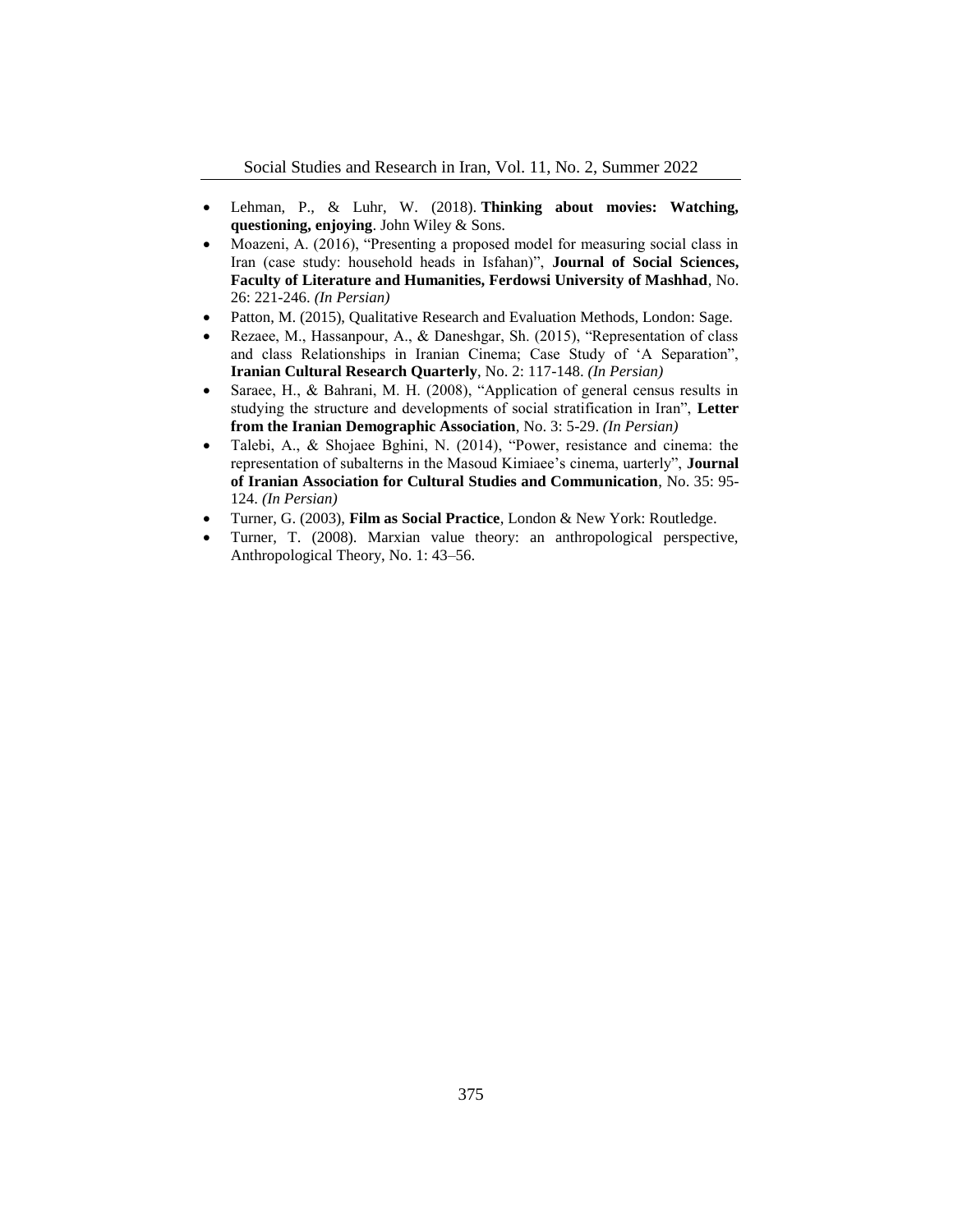راان و تحقیقات اجتماعی در ایران / دورهٔ ۱۱، شارهٔ ۲، ثابسآن ۱۴۰۱: ۳۷۲- ۴۰۲ ما ش

\* **گفتمان عدالتخواه و بازنمایی طبقات اجتماعی در سینمای ایران** احسان آقابابایی<sup>۱</sup> 2 محمدتقی فروتن تاریخ دریافت: 1400/03/18 تاریخ پذیرش: 1400/11/27

#### **Doi: 10.22059/JISR.2022.321592.1199**

# **چکیده**

فیلمهای سینمایی متأثر از پراکسیس، گفتمانهای سیاسی در بازنمایی واقعیت هستند. گفتمان مسلط، بر آن است تا الگوهای کنشی و حیات مطلوب خود را به نمایش بگذارد و سینما یکی از مجراهای آن است. پژوهش حاضر در تالش است تا با استفاده از روش تحلیل روایت، بازنمایی طبقات مختلف را در ذیل گفتمان اصولگرایی عدالتخواه مطالعه کند. بدینمنظور 67 فیلم که در بین سالهای 1384-1388 در ایران نمایش داده شدهاند، بهعنوان حجم نمونه و به شیوۀ نمونهگیری هدفمند گزینش شدهاند. نتایج نشان میدهد فیلمهای سینمای ایران پنج طبقۀ باالی مدرن، طبقه باالی سنتی، طبقۀ متوسط مدرن، طبقۀ متوسط سنتی و طبقۀ پایین را بازنمایی میکنند. این طبقات، براساس «نمایش ثروت» بهطور عمودی و «ارزشهای اجتماعی» بهطور افقی از هم مجزا می شوند. در سطح گفتمان فیلم، طبقات با ویژگیهای سنتی، نزدیکی بیشتری با گفتمان اصولگرایی عدالتخواه دارند و در سطح داستانی، گفتمان، روایت آنان را تأیید کرده است. طبقۀ پایین بهعنوان پایگاه اصلی گفتمان عدالتخواه، بهمثابۀ افرادی خونگرم، خانوادهدوست، زحمتکش و قربانی بازنمایی میشوند که همواره با مشکالت دستوپنجه نرم میکنند. این مشکالت به شکلی خیالی هستند که در انتهای روایت فیلمها حلوفصل میشوند. درنهایت گفتمان حاکم، با فروکاست مسئلۀ اساسی این طبقه شامل فقر به امور دیگری مانند ازدواج، از مسئولیت خود در قبال توزیع عادالنۀ ثروت شانه خالی کرده است. **واژههای کلیدی:** بازنمایی، تحلیل روایت، سینمای ایران، طبقۀ اجتماعی، گفتمان عدالتخواه.

\* مقالۀ پژوهشی، تألیف مستقل

۱. استادیار گروه علوم اجتماعی دانشگاه اصفهان، اصفهان، ایران (نویسندۀ مسئول)، aqababaee,ltr.ui.ac.ir .2 دانشجوی کارشناسی ارشد جامعهشناسی دانشگاه گیالن، گیالن، ایران، com.gmail@forootanmail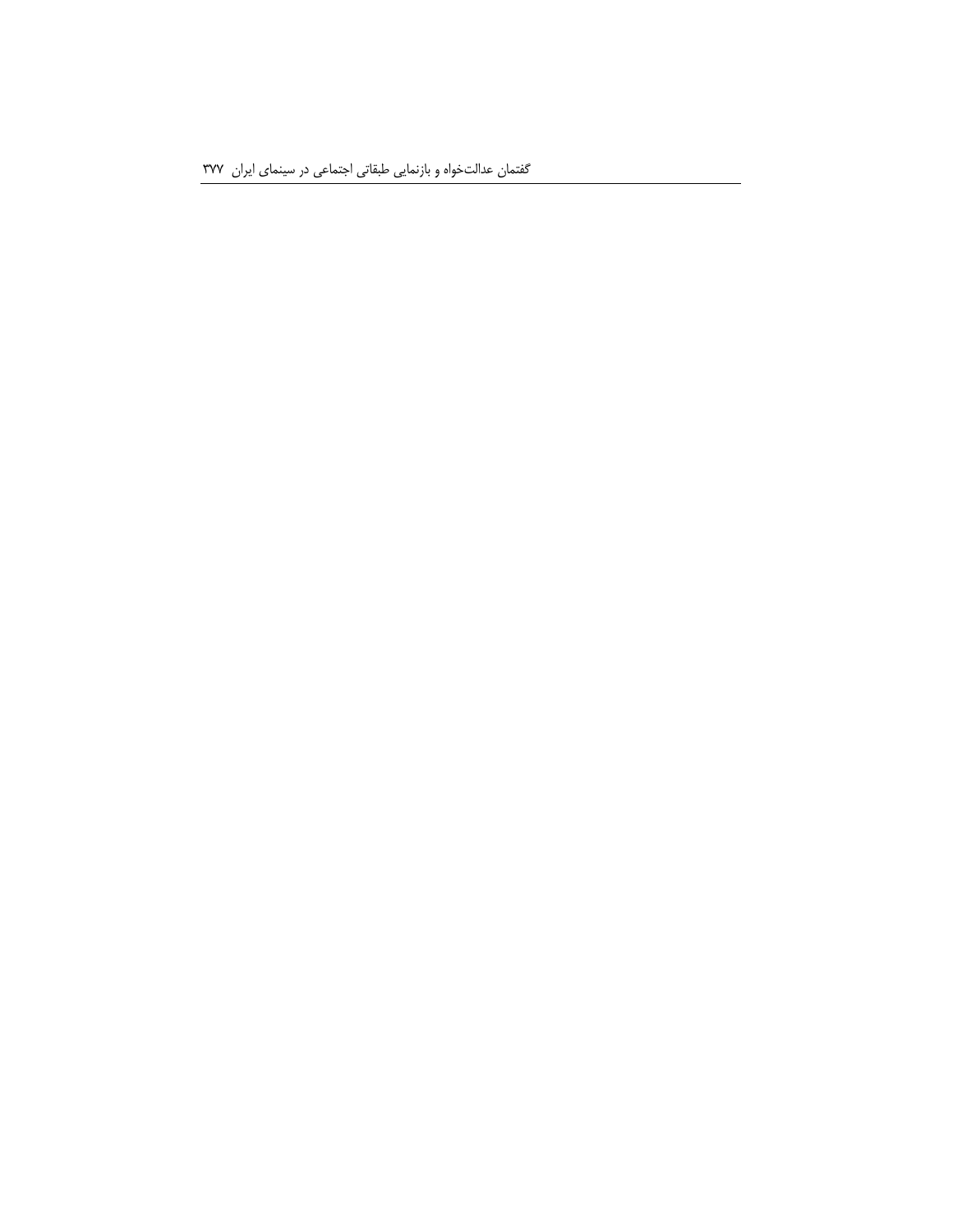# **طرح مسئله**

گفتمان عدالت در سالهای 1384 تا 1392 در ایران قدرتی هژمونیک یافت. به باور برخی، بهقدرترسیدن گفتمان، عدالت ریشه در اقتصاد سیاسی جمهوری اسالمی داشت. صفآرایی نیروهای طبقاتی ایران در سال ۱۳۸۴، حاصل سیاستهای اقتصادی بود که از سال ۱۳۶۸، دولت سازندگی به سفارش سازمان تجارت جهانی و بانک جهانی در ایران اجرا کرده است )ر.ک به احمدی امویی، 1385(. این سیاستها که به سیاستهای نئولیبرالی شهرت دارند، در پیوند با خاستگاه اقتصاد سیاسی جمهوری اسالمی وضعیتی را بهوجود آوردند که از یک طرف سبب افزایش شکاف طبقاتی و از سویی دیگر، عاملی برای نابودی خاستگاه طبقاتی ساختار حاکمیت شد. پیادهسازی سیاستهای نئولیبرالی همراه با بحرانهای پساجنگ در ایران و همچنین اشکاالت اساسی در ساختار اقتصاد تجارتمحور ایران، نوعی از سیاستهای آزادسازی سرمایه و مقرراتزدایی از آن را با امکانات رانتی پیوند داد )رک. احمدی عمویی، 1385 و اباذری، 1399(. دو قطب اقتصاد سیاسی ایران شامل سرمایهداری دولتی و سرمایهداری بازار سنتی، این سیاستها را در قالب سندهای چشمانداز و برنامههای بلندمدت و کوتاهمدت توسعه، پیادهسازی کردند. این سیاستها، در دورۀ اصالحات با تمرکز بر رشد و گسترش طبقۀ متوسط شهری اجرا شد که پایگاه اصلی حزبی دولت نیز بودند. ماحصل چنین وضعیتی، صفآرایی دو طبقۀ متخاصم در مقابل یکدیگر در سال 1384 بود. از یک سو طبقۀ متوسط شهری از طریق سیاستهای تزریق مالی و همچنین گسترش آزادیهای فرهنگی، منافع خود را با ساختار کلی حاکمیت در تضاد میدید و از سویی دیگر، طبقات فرودست و پایین و حاشیهای که از سیاستهای دولت اصالحات و رویکردهای سیاسی و فرهنگی آن ناراضی بودند. در چنین گرهگاهی گفتمان عدالت ظهور پیدا کرد.

گفتمان عدالت نهفقط نخبگان، مدیران یا تشکلهای سیاسی و فعال جامعۀ مدنی، بلکه تودۀ مردم را مخاطب خود قرار داد. حتی در برنامهریزیهای اجرایی دولت نیز بیش از آنکه دغدغه سرمایه و سرمایهگذاری وجود داشته باشد، دغدغۀ عموم مردم دیده میشد. چنین رویکردی موجب شد تا دولت در روند خصوصیسازی بهجای واگذاری شرکتهای دولتی به فرد یا افراد، آنها را به صورتهای مختلف بین عامۀ مردم توزیع کند. توسل به راهکارهایی مانند توزیع سهام عدالت یا واگذاری کارخانهها به اقشار محروم و دهکهای پایین درآمدی، نمودهایی از این تغییر رویکرد هستند. هدف از انجام این کار، عالوه بر کوچکترشدن دولت با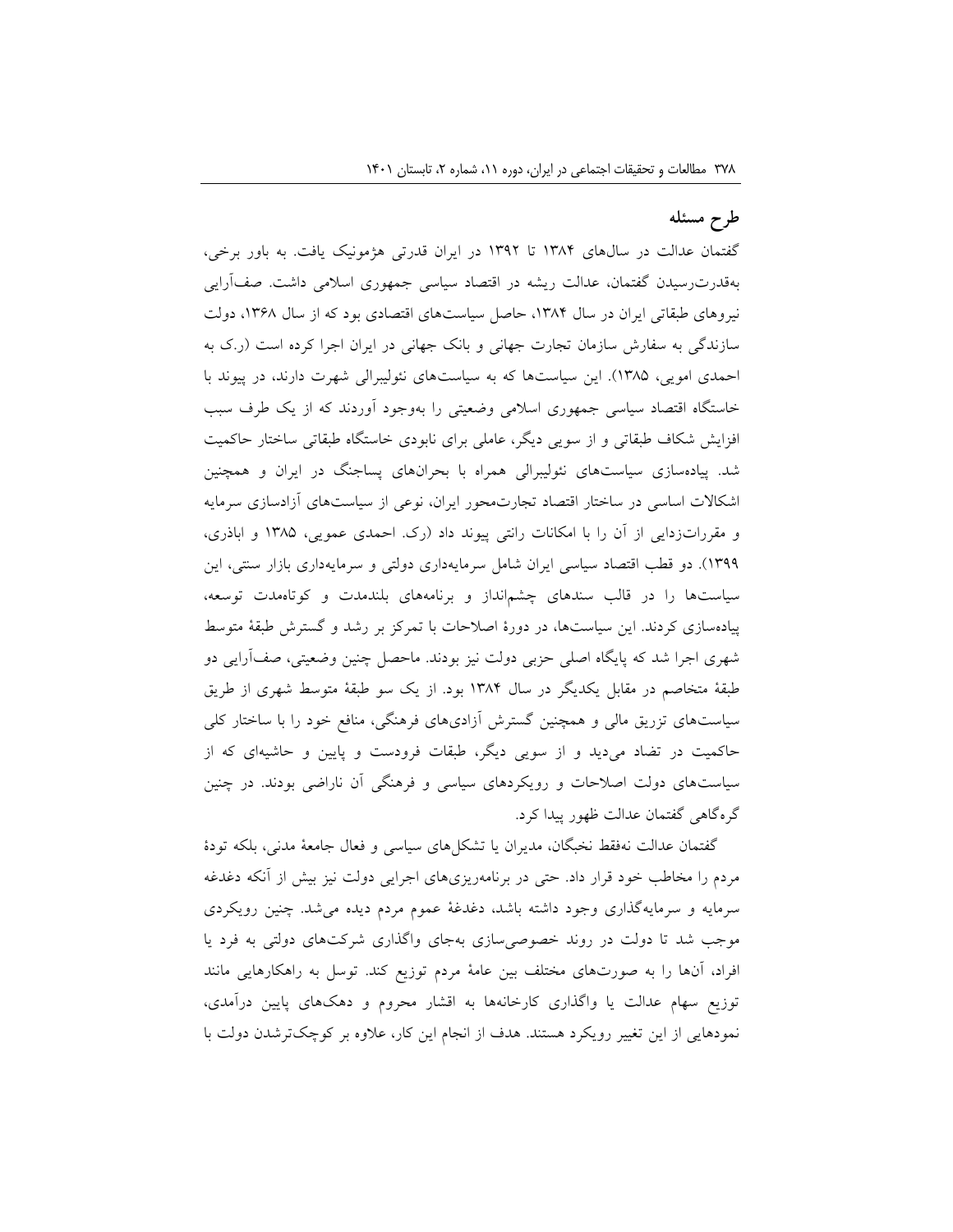توزیع سرمایههای دولت در میان طبقۀ کمدرآمد، کمکردن شکاف طبقاتی موجود آنطور که باید و شاید بود. از اینرو دو هدف خصوصیسازی و بازتوزیع سرمایه، بهصورت همزمان صورت میگرفت )بهروز لک و ضابط پورکاری، 1391(.

گفتمان عدالت، نهادهای سینمایی را نیز در دست گرفت. سیاستگذاری فرهنگی این گفتمان، مبتنی بر بسط ارزشهای اسالمی در همۀ عرصهها از جمله هنر بود. از اینرو بسط عدالت در فیلمهای سینمایی، هم بهمعنای وامداری به گفتمان عدالت بود و هم بهعنوان یک پروپاگاندای سیاسی میتوانست به هژمونیکشدن ایدئولوژی خود کمک رساند. هدف اصلی مقاله، تحقیق در زمینۀ بازنمایی طبقات مختلف در سینمای دورۀ اول ریاست جمهوری محمود احمدینژاد است که میتوان با آن، میزان توزیع منابع و ثروت و سیاستگذاری آن بین طبقات را فهم کرد.

## **پیشینۀ پژوهش**

در پژوهشهای داخلی در زمینۀ بازنمایی طبقات در سینما، تمرکز عمده روی طبقۀ متوسط است. بااین حال آقابابایی و امیری (۱۳۹۷) با بررسی شانزده فیلم ساختهشده بین سالهای ۱۳۶۰ و 1395 و با روش تحلیل روایت، به بررسی نحوۀ ساخت طبقۀ فرودست و رابطۀ این برساخت با بافت اجتماعی و سیاسی پرداختند. اساس نظری مقاله، نظریۀ فقرای جدید زیگموند باومن است و یافتهها نشان داد فقرا در سینمای دهۀ شصت افرادی پیروز و ارزشمند، در دهۀ هفتاد قربانی آسیبهای اجتماعی، در دهۀ هشتاد افرادی ناتوان و در دهۀ نود افرادی گناهکار بازنمایی شدهاند. درنتیجه برساخت سینمایی طبقۀ فرودست، بازتولید گفتمان فرهنگی مسلط در هر دهه است و در نمایی کلیتر، در راستای همسوشدن با نگاه گفتمان سرمایهداری مصرفی به فقرا قرار دارد. همچنین طالبی و شجاعی )1393( در مقالۀ »قدرت، مقاومت و سینما؛ بازنمایی طبقۀ فرودست در سینمای مسعود کیمیایی« با روش تحلیل انتقادی به مطالعۀ شش فیلم این کارگردان پرداختند. یافتههای مقاله، سیر تحول تدریجی سه گفتمان معترض، تراژیک و حماسی-انقالبی را شناسایی میکند. یافتهها نشان داد طبقۀ فرودست بازنماییشده در این آثار، از قدرت سازندۀ گفتمان موجود برای تبدیلشدن به سوژۀ انقالبی بهره میگیرد. رضایی و همکاران )1393( در مقالۀ «بازنمایی طبقه و مناسبات طبقاتی در سینمای ایران» با مطالعۀ فیلم «جدایی نادر از سیمین» و با رویکرد بازنمایی و روش نشانهشناسی، مناسبات میان دو طبقۀ متوسط و فرودست )کارگر(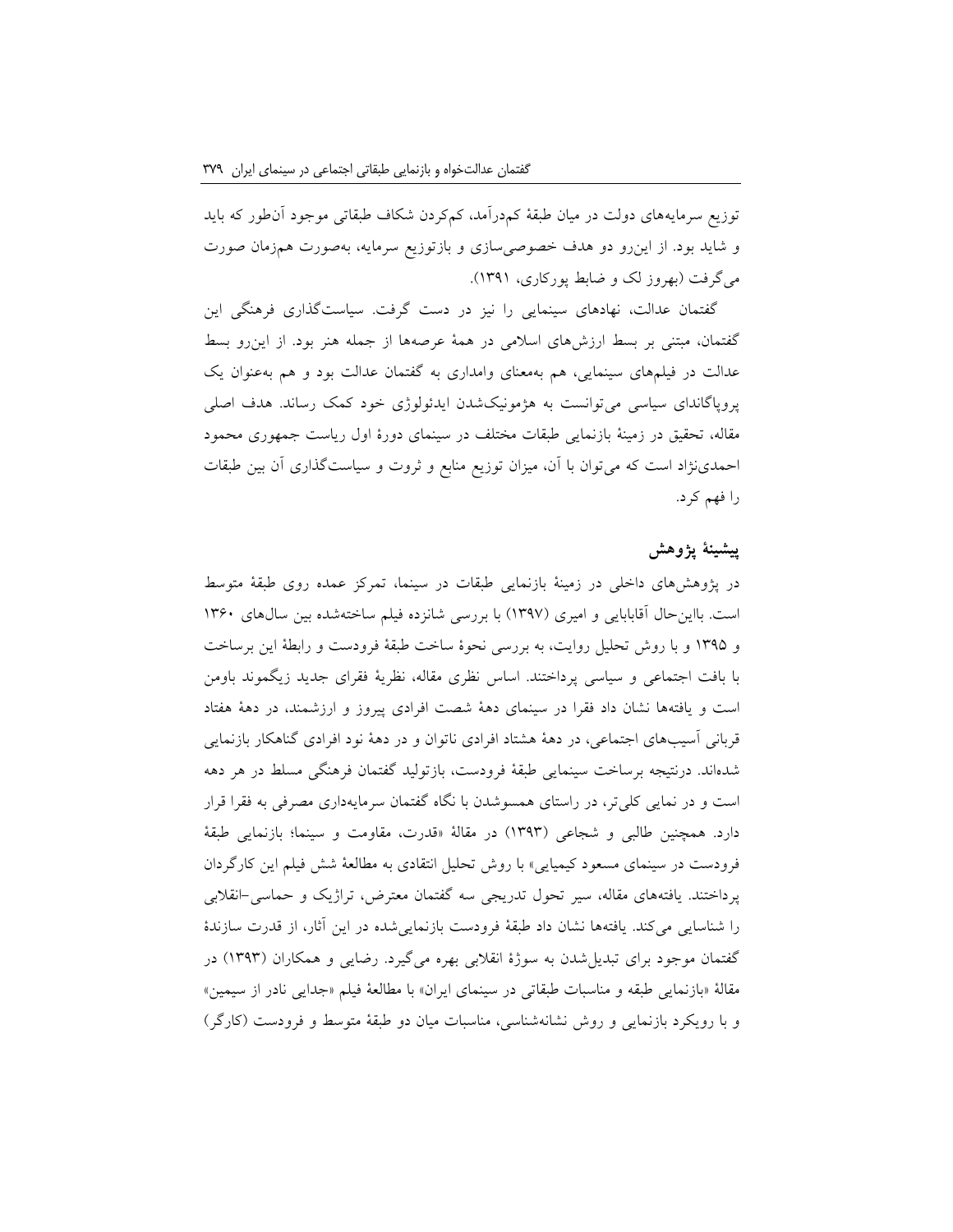را در رمزگان بررسی کردند. نتایج نشان داد طبقۀ متوسط در این اثر، از لحاظ هویتی، طبقهای نوگرا، متمایل به غرب، اما آشفته و ازهمگسیخته است. طبقۀ فرودست نیز بهمثابۀ طبقهای در مضیقه بازنمایی شده که رویکرد غیرعرفی و مذهبی به مسائل دارد و بهلحاظ زیست جهان، در ساحت سنت سیر میکند. براساس این مقاله، تقابلهای طبقاتی بازنماییشده در فیلم، روایتگر جدایی و شکافهای عمیق و گسترده در سطوح مختلف جامع ایرانی است که همواره اعضای طبقات، در قالب تمایزهای خود از دیگری برجسته و بازتولید میکنند. همچنین جعفری و مظفری (۱۳۹۲) نیز در مقالهای با عنوان «بازنمایی زندگی طبق متوسط در سینمای ایران»، با رویکرد بازنمایی، به مطالعۀ فیلم »جدایی نادر از سیمین« پرداختند. این مقاله از چارچوب نظری استوارت هال و تحلیل تقابلهای دوگانۀ اشتراوس استفاده کرد و نتایج بیانگر آن بود که طبقۀ متوسط، طبقهای بدبین به شرایط، بازنمایی شده و با تضادها و دوگانگیها مواجه است و همچنین اثر با استفاده از قطببندی فرادست/فرودست و بر تکیه بر سرمایۀ فرهنگی و اعتقادی، به تمایزگذاری میان طبقات مختلف پرداخت.

بررسی پژوهشهای خارجی نشان داد بازنمایی طبقات، در بسیاری از فیلمها صورت گرفته است، اما مطالعات در باب آن به همان اندازه نیست. لمان و لور معتقد بودند جریان مسلط سینمای هالیوود تالش دارد منازعات طبقاتی را توجیه کند و آن را به کشورهای دیگر یا به گذشته نسبت دهد. نویسندگان منازعات طبقاتی را تنها به یک شرط مثبت نشان میدهند و آن این است که ارزشهای تاریخی و فرهنگی طبقۀ متوسط امریکا را مشروع جلوه دهند )لمان و لور، 1392(. گندال )2007( در کتاب خود، بازنمایی زندگی طبقۀ فرودست در داستانها )شامل رمان و فیلم در سینمای هالیوود) را به سه دسته تقسیم میکند: ۱. زندگی فقیرانه بهتر است. در این موتیف زندگی فقیرانه آکنده از عشق،لذت، و موسیقی، و دور از مناسبات پولی است؛ ۲. زندگی فقیرانه بدتر است. زندگی فقیران آکنده از رنج و درد و عاری از هر نوع تحرک اجتماعی است؛ ٣. زندگی فقیرانه، هم بهتر و هم بدتر است؛ به این معنا که زندگی آکنده از دشواری و خطرات محیطی است، اما آنان که دوام میآورند، قویتر هستند.

بهطورکلی در میان پژوهشهای ذکرشده، دو نکتۀ اساسی مشاهده میشود: .1 طبقات در خط روایی آثار مورد مطالعه بهصورت نیروهای در تقابل با یکدیگر تعریف شدهاند؛ نحوۀ بازنمایی این طبقات، در سیر زمانی مختلف دچار تفاوتها و تمایزاتی شده است، اما در این مقاالت به چرایی و چگونگی این تغییرات و نسبت آنها با گفتمان حاکم کمتر توجه شده است.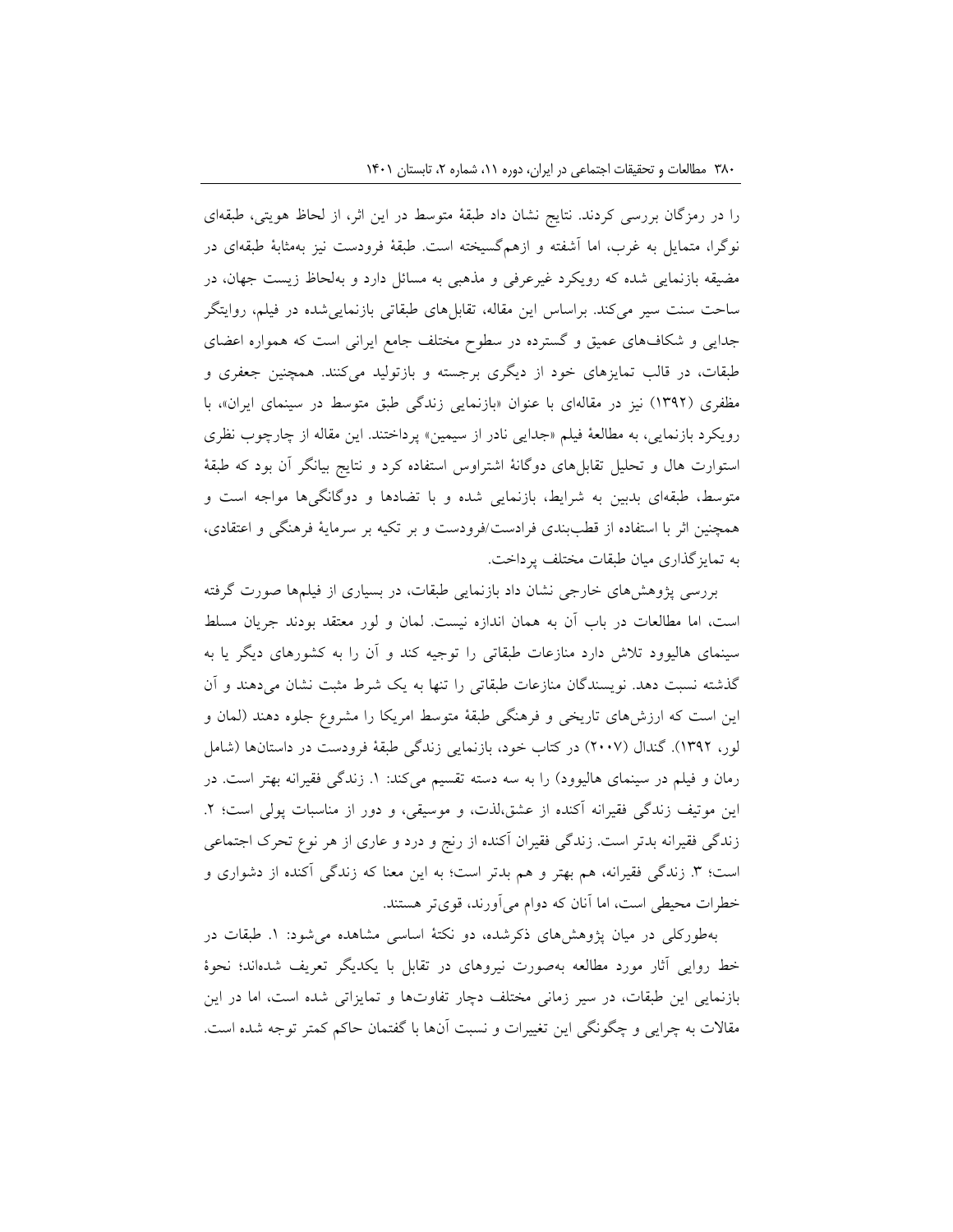تفاوت متن حاضر که بهصورت مشخص، روی بازنمایی طبقات اجتماعی در دورۀ گفتمان اصولگرایی عدالتخواه تمرکز دارد، با موارد فوقالذکر در این است که نگاه اصلی بازنمایی طبقات معطوف به گفتمان غالب است و بدین منظور توجه به شرایط برسازندۀ شخصیتها و داستانها اولویت اصلی مقاله است. عالوه بر این، تمایزات طبقاتی موجود در آثار مورد مطالعه در مقاله، بهدلیل تنوع و گستردگی این امکان را میدهد تا نحوۀ بازنمایی حیات طبقاتی و مواجهۀ گفتمان با سوژههای طبقاتی بازنماییشده را با جزئیات بیشتری پیگیری کرد.

# **روش پژوهش**

در این مقاله از »تحلیل روایت« که در ذیل الگوی تفسیری-برساختی قرار میگیرد، استفاده میکنیم 1 . چتمن متأثر از کسانی نظیر روالن بارت، ژرارد ژنت و تزوتان تودوروف روایت را دارای دو عنصر اساسی «داستان» و «گفتمان» میداند. داستان محتوای بیان ٔ روایت و گفتمان فرم آن بیان است. از نظر وی، داستان از کنشها، شخصیتها، صحنهپردازی، چیزها و نیز کدهای فرهنگی تشکیل شده و گفتمان شامل ساختار انتقال<sup>۲</sup> روایت و تجلی سینمایی<sup>۲</sup> است )چتمن، 1987(.

در سطح داستان، شناسایی طبقه براساس الگوی مارکسیستی یا غیرمارکسیستی بهتنهایی در فیلمها امکانپذیر نیست؛ چرا که فیلمها تنها از تمهیداتی برای پیشبرد داستان استفاده می کنند که نمیتوان از طریق منطق جهان واقعی آنها را شناخت. درواقع باید طبقه را یک امر برساختی درنظر گرفت که ذهنیت نظری و تجربی محقق، و عناصر روایی فیلم آن را برمیسازند. ما این ایده از مارکس و انگلس )1977( را اقتباس میکنیم که افرادی که مالکیت و کنترل منابع مادی را در اختیار دارند، در سلسلهمراتب اجتماعی باالتر از کسانی قرار میگیرند که نیروی کار خود را میفروشند. عالوهبراین، تحقیقاتی که درمورد ساختار طبقاتی در ایران صورت گرفتهاند هم در ذهنیت ما مؤثر بودهاند. مؤذنی )1394( براساس مفاهیم پییر بوردیو پنج طبقۀ بسیار پایین، پایین، متوسط باال و بسیار باال را از هم مجزا کرده است. سرایی و بحرانی )1386( مطابق آمار

.1 مطالعه درمورد نسبت طبقه و فیلم سه دوره را طی کرده است. در دورۀ اول به خاستگاه طبقاتی سازندگان فیلم و در دورۀ دوم به نحوۀ بازنمایی طبقات اجتماعی در فیلمها پرداخته شد. دورۀ سوم نیز مطالعۀ مخاطبان و تأثیر طبقه در فهم آن و رمزگشایی طبقاتی مخاطبان مدنظر بود )کلینهانس، 1996(. این مقاله همگام با دورۀ دوم خواهد بود.

- 2. expression
- 3. transmission
- 4. manifestation cinematic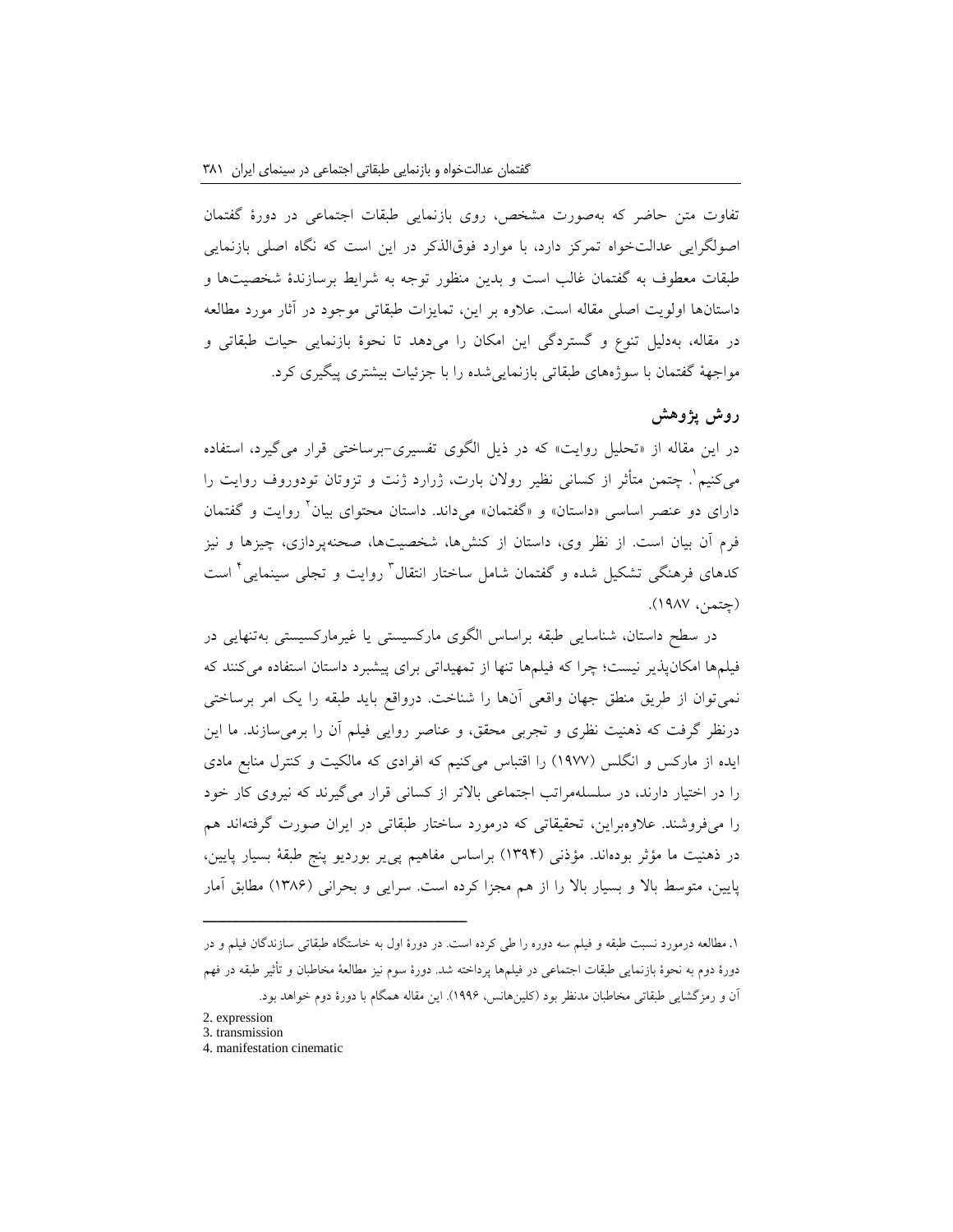رسمی قشرهای بالا، سنتی، متوسط جدید و پایین را در چهار طبقه قرار دادهاند. دارابی (۱۳۹۳) دستهبندی پنجگانۀ بورژوازی سنتی، بورژوازی صنعتی، طبقۀ متوسط شهری و طبقه پایین را معرفی کرده است. بهداد و نعمانی )2009( بر پایۀ نظریۀ اریک رایت، چهار دستۀ سرمایهداران، خردهبورژوا، متوسط جدید و پایین را ساختاری طبقاتی برشمردهاند. این تحقیقات حساسیت به شغل و ارزشهای طبقانی را درمورد شخصیتهای فیلم برای ما ایجاد کرد. شخصیتها، کاراکترهای اصلی و فرعی فیلم هستند که با شغلشان، دیالوگهایی که بهکار میبرند و کنشهای مناسکی که انجام میدهند، وجه عینی از یک طبقه را برمیسازند. صحنهپردازی شامل مکان زندگی کاراکترهای فیلم (خانه، لوازم خانه، اتومبیل و سایر املاک و داراییها) و نوع فراغت تفریحی این وجه را کامل میکنند. ویژگیهای ذهنی شخصیتهای هر طبقه که مبین ارزشهای آن طبقه است در دیالوگها و کنشهای شخصیتها تحلیل میشود. ارزشها شیوۀ معنادهی به کنش های شخصیتها و رخدادهای فیلم هستند (ترنر، ۲۰۰۸).

در سطح گفتمان، ساختار انتقال روایت برمبنای نحوۀ چینش رخدادها شامل حوادثی خواهد بود که پیشروی شخصیتها قرار میگیرد. شخصیتها به این رخدادها از خود کنش نشان میدهند و در انتهای فیلم گرهگشایی جهتگیری گفتمان فیلم را برمال خواهد کرد. تمهیدات سینمایی نظیر میزانسن، موسیقی، حرکت دوربین و نظایر هم نیز گفتمان فیلم را نشان میدهند، اما بهدلیل اینکه در فیلمهای این مقاله، تمهیداتی را نمیشد تعمیم داد، بهطور موردی از آنها استفاده شده است. سطح گفتمانی سطحی است که میتوانیم گفتمان مسلط یک جامعه را شناسایی کنیم. در این سطح، ایدئولوژی بر فیلم اثر میگذارد. رخدادهای روایی، رمزگذاری امر ایدئولوژیک را بهعنوان پیشفرض در خود دارد. از اینرو ایدئولوژی به روایتهایی راه مییابد که بتواند آن را تقویت یا صرفاً بازتولید کند )ترنر، 2003( )جدول 1(.

**جدول .۱ سطوح تحلیل روایت**

|        | داستان   عینیت طبقاتی (خانه، لوازم خانه، اتومبیل و سایر املاک، داراییها و تفریحات)<br>  مناسک |       |
|--------|-----------------------------------------------------------------------------------------------|-------|
|        |                                                                                               |       |
|        | <br>  ارزشهای طبقاتی                                                                          | روايت |
| گفتمان | نحوهٔ چینش رخدادها و چگونگی نمایش شخصیتها                                                     |       |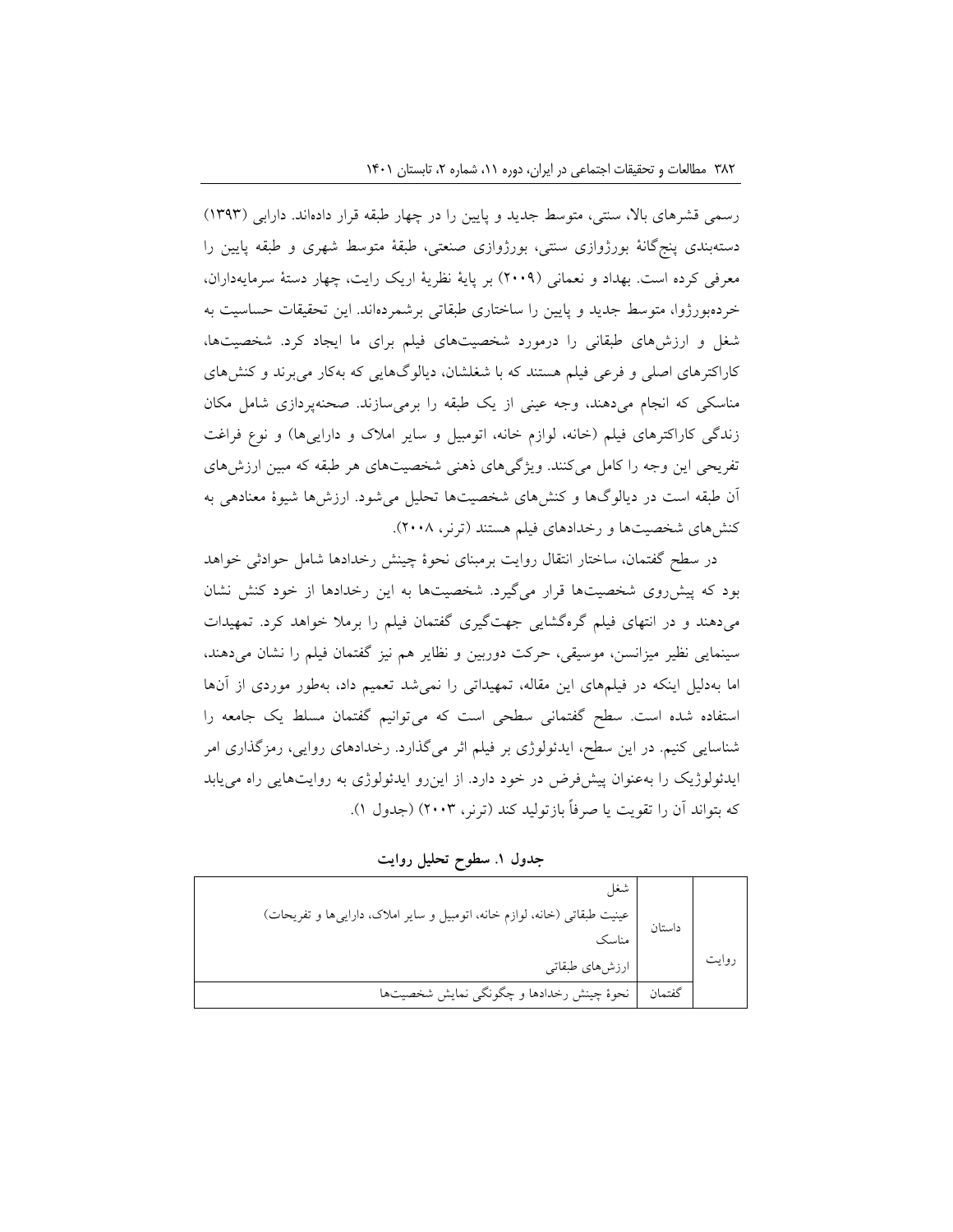در این مقاله 67 فیلم که در بین سالهای 1384-1388 در ایران نمایش داده شدهاند، مطالعه شده است. دلیل انتخاب این دوره آن است که طبقات پایین با انداختن رأی خود در سبد اصولگرایان مطالبۀ تحقق عدالت را داشتند. در نقطۀ مقابل سیاستگذاری فرهنگی، گفتمان عدالت در حوزۀ سینمایی متشکل از سه برنامۀ بنیادین و کالن شامل »برنامۀ منتهی به فیلم خوب، برنامۀ منتهی به سالن خوب و برنامۀ منتهی به اکران خوب« بود. فیلم خوب شامل »آثار فاخر و مشحون از سوژهها و قصههای شرقی، دینی و ایرانی است و در اوج جذابیت و خیال|نگیزی و عزمآفرینی عرضه می شود» (گزارش عملکرد وزارت ارشاد دولت نهم و دهم به نقل از وب $\omega$ ایت وزارت فرهنگ و ارشاد اسلامی $\langle$ ). نمونهگیری این مقاله از نوع هدفمند است )پاتون، 2015(. هدف اصلی، یافتن فیلمهایی است که طبقات اجتماعی شهری در آنها نمایش داده شده باشند. برای این کار، ابتدا خالصۀ داستان فیلمهای زیادی که در دورۀ فوقالذکر ساخته شده بودند، از سینمای سوره<sup>٬</sup> مطالعه شد. سپس فیلمهایی که در آنها زندگی شهری را در جامعۀ ایران نشان میدهند، تماشا شدند. از هر فیلم یادداشتبرداری صورت گرفت و شاخصهای شغل، دارایی، کنشها، ارزشها و مناسک بررسی شد. در برخی از فیلمها فقط یک طبقه حضور داشت و در برخی از فیلمها دو یا سه طبقه وجود داشتند. در مرحلۀ بعد مقوالت حاصلشده در هم ادغام شدند و ویژگیهای مشترک هر طبقه در کنار هم قرار گرفتند. گزارشنویسی نهایی، بهصورت رفتوبرگشت به فیلمها، تکمیل شد.

| سال                | نام فيلم                        | رديف      | سال  | نام فيلم                | رديف | سال               | نام فيلم | رديف |
|--------------------|---------------------------------|-----------|------|-------------------------|------|-------------------|----------|------|
| <b>ITAV</b>        | دعو ت                           | ۴V        | ۱۳۸۶ | خروس جنگي               | ۲۴   | ۱۳۸۵              | بيوفا    |      |
| <b>ITAV</b>        | دلشكسته                         | $Y\wedge$ | ۱۳۸۶ | خواب<br>زمستانی         | ۲۵   | ۱۳۸۵              | پارکوي   | ٢    |
| <b><i>ITAV</i></b> | زن <i>د</i> گی با چشمان<br>ىستە | ۴۹        | 1٣٨۶ | دايرهٔ زنگي             | ۲۶   | 1٣٨٥              | تله      | ٣    |
| <b><i>ITAV</i></b> | زنها فرشتهاند                   | ۵۰        | 1٣٨۶ | در شهر خبري<br>نست، هست | YV   | $17\lambda\Delta$ | حس پنهان | ۴    |

**جدول .2 حجم نمونه**

1. www.farhang.gov.ir

2.www.sourehcinema.com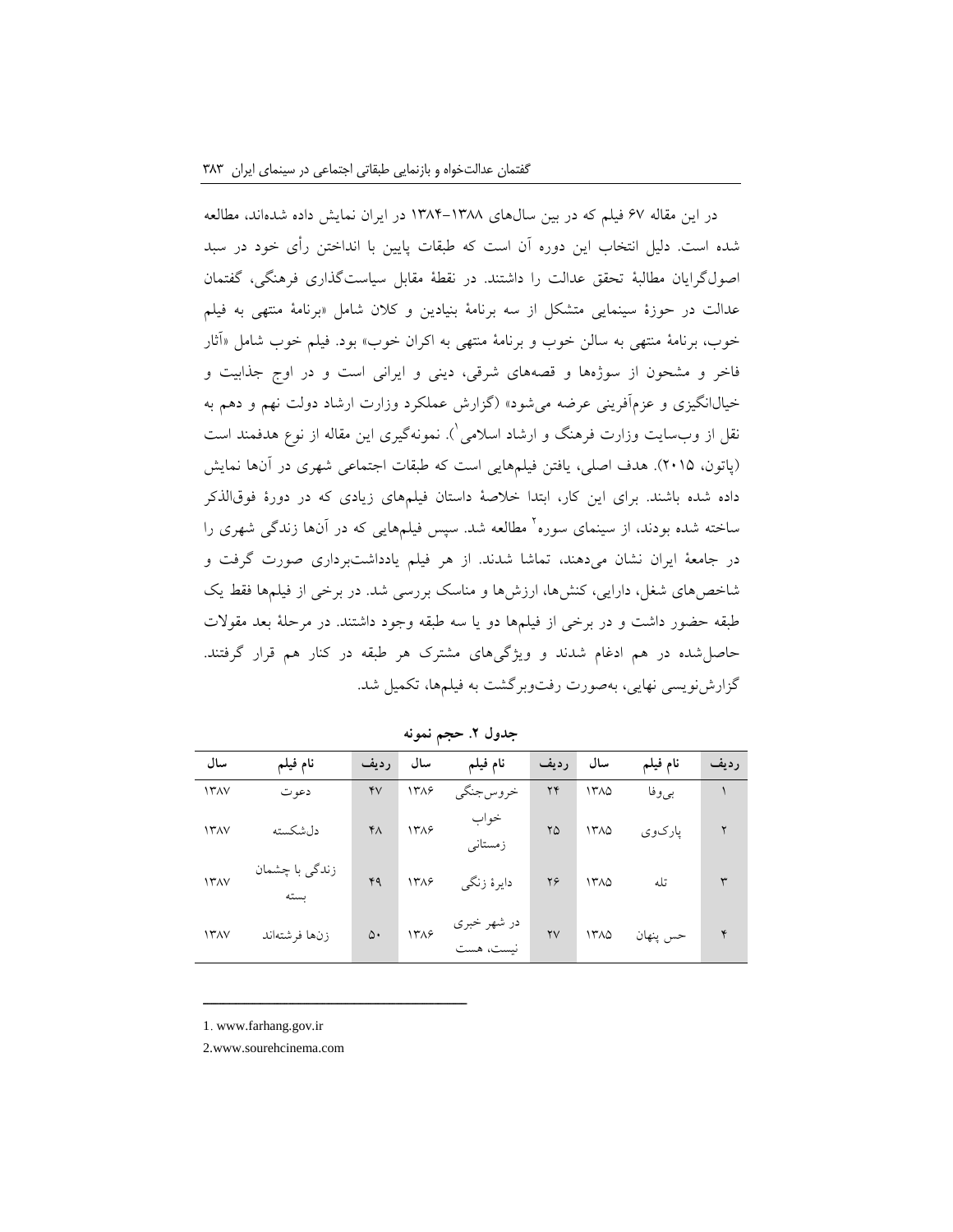| ادامه جدول ۲. حجم نمونه |                                  |                     |                    |                       |                   |                   |                    |                        |
|-------------------------|----------------------------------|---------------------|--------------------|-----------------------|-------------------|-------------------|--------------------|------------------------|
| سال                     | نام فيلم                         | رديف                | سال                | نام فيلم              | رديف              | سال               | نام فيلم           | رديف                   |
| ۱۳۸۷                    | سوپراستار                        | ۵۱                  | ۱۳۸۶               | ديوار                 | ۲۸                | 1٣٨٥              | خواستگار<br>محترم  | ۵                      |
| <b><i>ITAV</i></b>      | سوگند                            | ۵۲                  | 1٣٨۶               | ريسمانباز             | ۲۹                | 1710              | خونبازي            | ۶                      |
| 17AV                    | عیار ۱۴                          | $\Delta \mathsf{r}$ | 1٣٨۶               | زن دوم                | $\mathsf{r}\cdot$ | 1٣٨٥              | دستهای<br>خالى     | $\checkmark$           |
| <b>ITAV</b>             | كتاب قانون                       | ۵۴                  | 1٣٨۶               | قرنطينه               | $\uparrow$        | 1710              | سنتورى             | $\wedge$               |
| $117\lambda V$          | مردي كه<br>گیلاس هایش را<br>خورد | ۵۵                  | ١٣٨۶               | كلاغپر                | ٣٢                | 1710              | سنگ، كاغذ،<br>قيچي | ٩                      |
| $117\lambda V$          | یک اشتباه کوچولو                 | ۵۶                  | 14749              | كنعان                 | $\tau\tau$        | 1400              | سوغات<br>فرنگ      | $\mathcal{L}$          |
| $\Upsilon$              | أدمكش                            | $\Delta V$          | 1٣٨۶               | مجنون ليلي            | ٣۴                | 1710              | عاشق               | ۱۱                     |
| ۱۳۸۸                    | باغ قرمز                         | ۵۸                  | ۱۳۸۶               | ملودى                 | ٣۵                | $17\lambda\Delta$ | غيرمنتظره          | $\gamma$               |
| <b><i>ITAA</i></b>      | دختران                           | ۵۹                  | <b><i>ITAV</i></b> | امشب شب<br>مهتابه     | ٣۶                | 1710              | قصهٔ دلها          | $\gamma$               |
| <b><i>ITAA</i></b>      | دو خواهر                         | ۶.                  | $11^{\circ}$       | آقاي<br>هفترنگ        | rv                | 1710              | مقلد شيطان         | $\gamma$               |
| ۱۳۸۸                    | سلام بر عشق                      | ۶۱                  | $11^{\circ}$       | بيست                  | ٣٨                | 1٣٨٥              | مهمان              | ۱۵                     |
| ۱۳۸۸                    | فاصله                            | ۶۲                  | $11^{\circ}$       | پاتو زمین نذار        | ٣٩                | 1710              | میم مثل مادر       | ۱۶                     |
| $14\pi$                 | هيج                              | $\gamma\gamma$      | 117AV              | پسر اَدم، دختر<br>حوا | ۴.                | 1710              | هرچي تو<br>بخواي   | $\vee$                 |
| $14\pi$                 | كيفر                             | ۶۴                  | <b><i>ITAV</i></b> | پسر تهروني            | ۴۱                | 1٣٨۶              | احضارشدگان         | ۱۸                     |
| $\Upsilon$              | ندارها                           | ۶۵                  | $11^{\circ}$       | ترديد                 | ۴۲                | 1388              | انعكاس             | 19                     |
| ۱۳۸۸                    | هفت دقيقه تا پاييز               | ۶۶                  | <b><i>ITAV</i></b> | چهلسالگي              | ۴٣                | 1٣٨۶              | به همين<br>سادگی   | $\mathsf{Y}$ .         |
|                         |                                  | ۶V                  | 117AV              | خيابان<br>بيستوچهارم  | ۴۴                | 1٣٨۶              | بىپولى             | ۲۱                     |
|                         |                                  |                     | <b>ITAV</b>        | خاطره                 | ۴۵                | 1٣٨۶              | تلافي              | ٢٢                     |
|                         |                                  |                     | <b><i>ITAV</i></b> | دربارهٔ الی           | ۴۶                | 1٣٨۶              | حقىقت<br>گمشده     | $\mathsf{Y}\mathsf{Y}$ |

۳۸۴ مطالعات و تحقیقات اجتماعی در ایران، دوره ۱۱، شماره ۲، تابستان ۱۴۰۱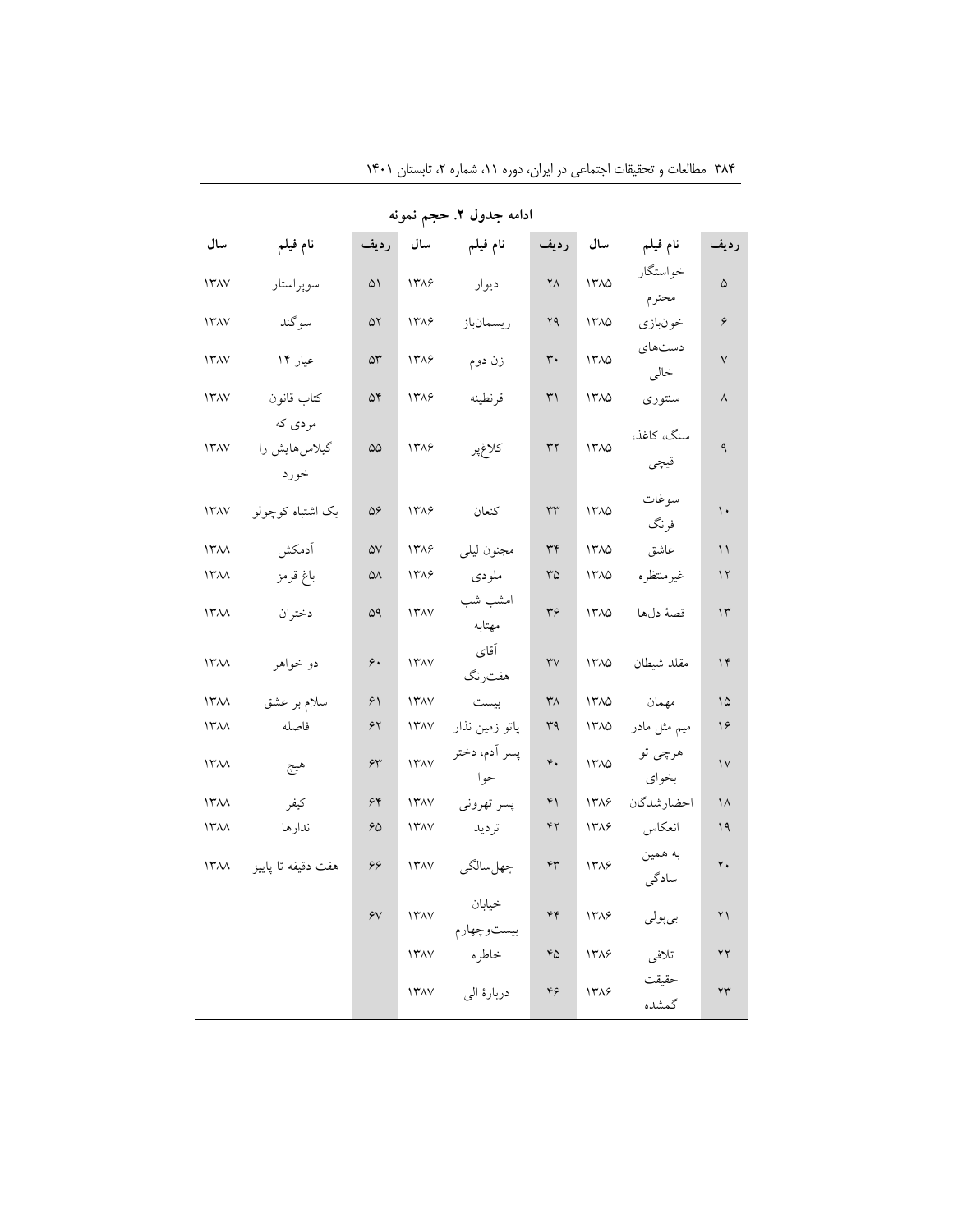#### **یافتهها**

ساختار طبقاتی در فیلمهای سینمای ایران متشکل از پنج طبقۀ باالی مدرن، طبقۀ باالی سنتی، طبقۀ متوسط مدرن، طبقۀ متوسط سنتی و طبقۀ پایین است. »نمایش ثروت« بهطور عمودی و »ارزشهای اجتماعی« بهطور افقی طبقات را از هم مجزا میکنند. طبقات باال، متوسط و پایین از نمایش توزیع متفاوت ثروت شکل گرفتهاند. ارزشها، طبقات را در دو حوزۀ ارزشی سنتی- مدرن از هم جدا میکنند. بدینترتیب طبقات سنتی-مدرن در دو سطح باال و متوسط از هم جدا میشوند. این در حالی است که طبقۀ پایین تنها حامل ارزشهای سنتی است.

# **طبقۀ باالی مدرن**

#### **داستان**

در فیلمهای مورد مطالعه افراد متعلق به طبقۀ بالا به مشاغلی نظیر انبوهسازی ْ، مالکیت و ریاست ثىركت ً، پزشك ً، مشاغل اَزاد ً، متخصص فرهنگى<sup>0</sup>، مرد: مهندس ⁄زن: نویسنده ً، رئیس محله'، بازیگر سینما<sup>^</sup> و مدیر بورس<sup>۹</sup> مشغول هستند. خانههای آنها دارای حیاط، شیک، دوبلکس همراه با مسترروم و استخر و گاه چندطبقه است (گاه آپارتمانهای خیلی شیک دارند). وسایل اشرافی، خارجی، مدرن، و تابلوها و اشیای عتیقه مانند صندوقچه و جواهرات، در خانه نمایان است. ماشینهای خارجی و گاه شاسیبلند در حیاط دیده میشود. این خانهها دارای دوربین مداربسته و سگ نگهبان برای حفظ امنیت است و درب اتوماتیک گاه با کارت مخصوص باز میشود. کلفتها و نوکرها در خانه مشغولبهکار هستند. صاحبان این خانهها گاه

.2 فاصله، 1388؛ دلشکسته، 1387؛ پسر تهرونی، 1387؛ دو خواهر، 1388

- .5 مهمان، 1385
- ۶. خاطره، ۱۳۸۷
- .7 آقای هفترنگ، 1387
	- .8 سوپراستار، 1387
	- .9 چهلسالگی، 1387

<sup>.1</sup> پارکوی، 1385؛ سنگ، کاغذ، قیچی، 1385؛ کنعان، 1386؛ تالفی، 1386

<sup>.3</sup> بیوفا، 1385؛ حس پنهان، 1385؛ تله، 1385؛ آدمکش، 1388؛ باغ قرمز، 1388

<sup>.4</sup> سوغات فرنگ، 1385؛ کالغپر، 1386؛ قرنطینه، 1386؛ خروسجنگی، 1386؛ زنها فرشتهاند، 1386؛ عیار ،14 1387؛ تردید، 1387؛ خیابان ،24 1387؛ انعکاس، 1387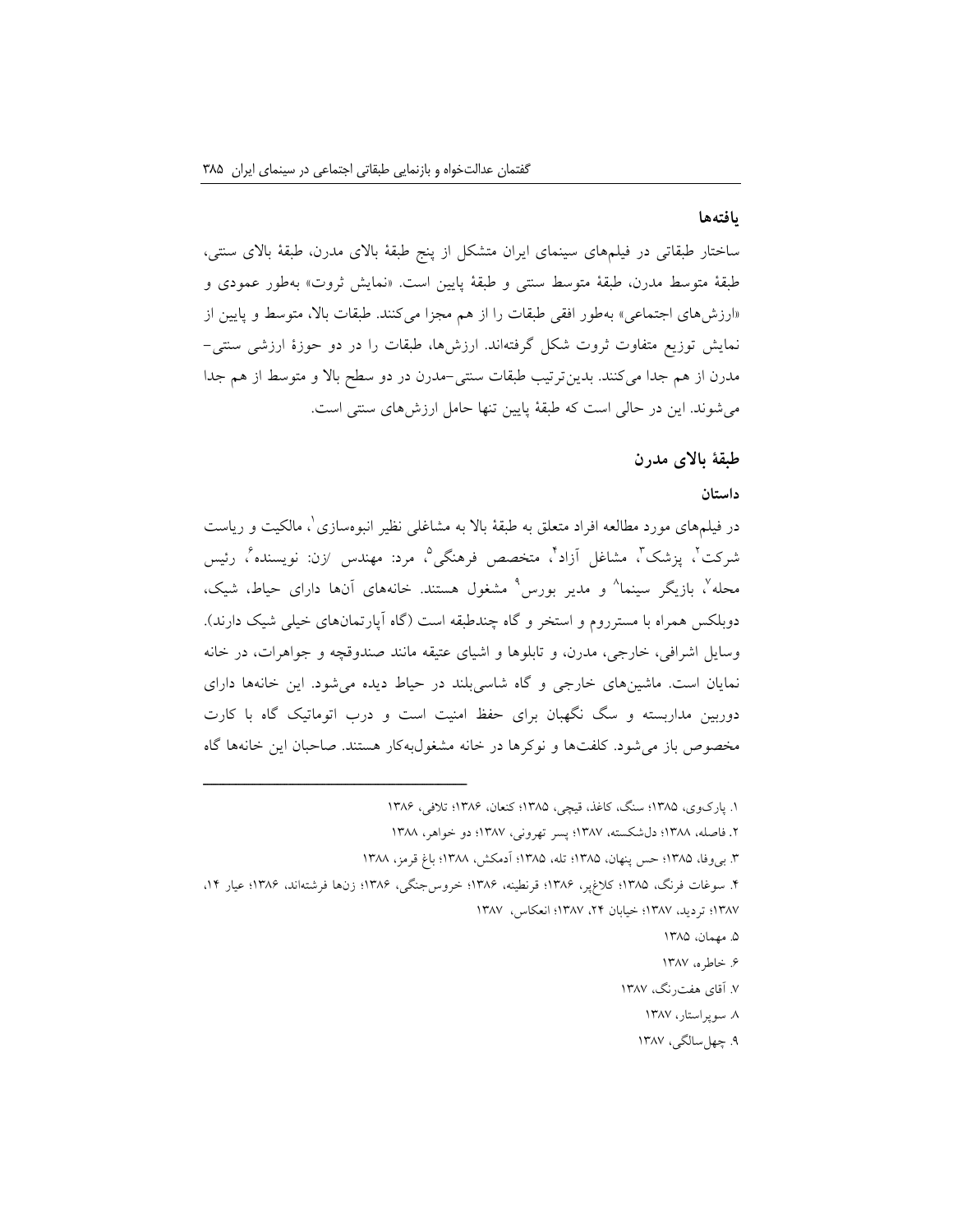بادیگارد دارند و برای بچهها پرستار میگیرند<sup>'</sup>. افراد متعلق به این طبقه، در شمال کشور یا 2 اطراف تهران باغ و ویال دارند. دارای زمینهایی در کالردشت هستند . دفتر کارشان شیک و مدرن و بورژوایی و منشی و کادر گوش,بهفرمان<sup>۲</sup> دارند. دارای مطب بورژوایی هستند<sup>۲</sup>. وکیل خصوصی دارند<sup>۹</sup>. مردان لباسهای رسمی میپوشند و کروات میزنند، و زنان لباسهای مارک<code>دار و گاه پالتوی خز به تن دارند ⁄ تفریحاتشان شامل کباب پختن در حیاط ⁄، استخررفتن،</mark></code> سکیت٫فتن، بولینگ، رستوران^، کباب در حیاط، تنیسبازی، شرکت در مزون"، رفتن به تئاتر ``، سفارش غذای گرانقیمت از بیرون (برگ ممتاز، ماهیچه و.... از هرکدام پنج پرس) ۱٬ است. بچهها به کلاس زبان م<sub>ی</sub>روند<sup>۱۲</sup> یا مشغول بازی کامپیوتری هستند<sup>۱۲</sup> و پیانو می $i$ وازند .

مراسمهایی که این افراد برگزار میکنند عبارتاند از: .1 مناسک عروسی )مراسم خواستگاری، خرید طال برای عقد، عقدکردن: قندسابیدن، وجود قرآن، هدیهدادن، هدیۀ نمایشی در عروسی (نشاندادن طلاها به جمع)، قرقکردن محضر عقد، برگزاری مراسم عروسی در باغ

- .4 حس پنهان، 1385
	- .5 تالفی، 1385

- عشق، 1388؛ سوغات فرنگ، 1385؛ انعکاس، 1386
	- .7 بیوفا، 1385
- .8 خواستگار محترم، 1385؛ امشب شب مهتابه، 1387
	- .9 کالغپر، 1386
	- .10 مجنون لیلی، 1386
		- .11 مهمان، 1385
	- .12 آقای هفترنگ، 1387
	- .13 خروسجنگی، 1386
		- .14 باغ قرمز، 1388

<sup>.</sup>1 پارکوی، 1385؛ تله، 1385؛ مهمان، 1385؛ عاشق، 1385؛ سنگ، کاغذ، قیچی، 1385؛ سوغات فرنگ، 1385؛ کنعان، 1386؛ کالغپر، 1386؛ در شهر خبری نیست، هست، 1386؛ قرنطینه، 1386؛ انعکاس، 1386؛ احضارشدگان، ۱۳۸۶؛ تلافی، ۱۳۸۶؛ خروس جنگی، ۱۳۸۶؛ پسر تهرونی، ۱۳۸۷؛ دلشکسته، ۱۳۸۷؛ زنها فرشتهاند، ۱۳۸۷؛ کیفر، ۱۳۸۸؛ خاطره، ۱۳۸۷؛ آقای هفترنگ، ۱۳۸۷؛ تردید، ۱۳۸۷؛ چهلسالگی، ۱۳۸۷؛ سوپراستار، ۱۳۸۷؛ خیابان ۲۴، 1387؛ دختران، 1388؛ فاصله، 1388؛ سالم بر عشق، 1388؛ دو خواهر، 1388؛ امشب شب مهتابه، 1387 .2 دستهای خالی، 1385؛ قرنطینه، 1387؛ پسر تهرونی، 1387؛ سوپراستار، 1387؛ آدمکش، 1388؛ فاصله، 1388 .3 سنگ، کاغذ، قیچی، 1385؛ احضار شدگان، 1386

<sup>.6</sup> پارکوی، 1385؛ تله، 1385؛ مهمان، 1385؛ عاشق، 1385؛ قرنطینه، 1386؛ مجنون لیلی، 1386؛ دلشکسته، 1387؛ سالم بر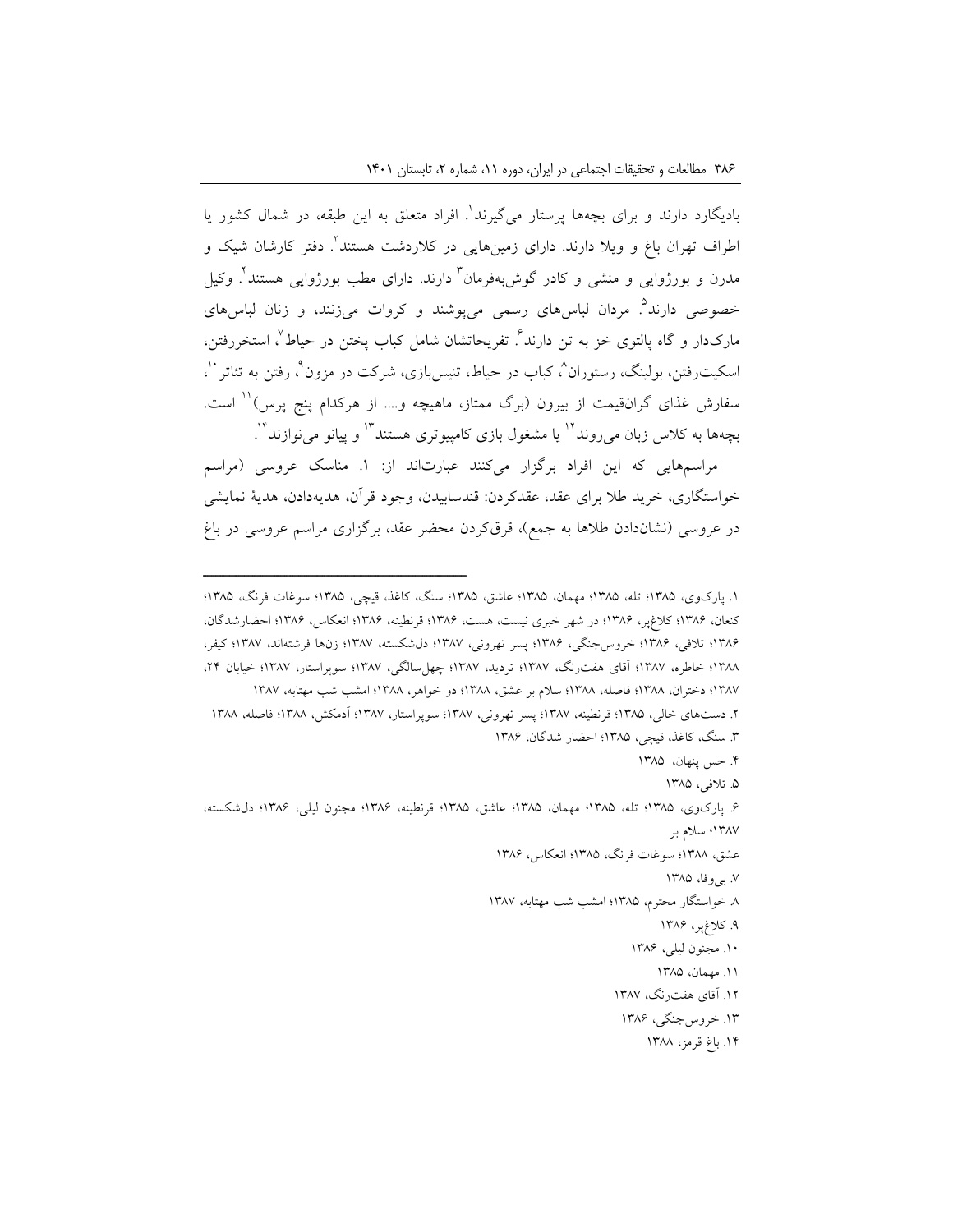مجلل، همراه با گلکاری ماشین و پوشیدن کتشلوار مردانه همراه با پاپیون و لباس عروس زنانه همراه با آرایشگاه، عروس کشان، و بوق و سروصدا) ٔ: ۲. جشن تولد برای یکی از اعضای خانواده ٔ؛ ۳. برگزاری مهمانی مجلل یا پارتی، گاه همراه با مصرف مواد مخدر، شرب خمر و قمار '؛ ۴. سالگرد ازدواج و مراسم دونفرۀ زنوشوهری (شام زن و شوهر در بیرون: کت شو و شلوار مرد، ادوکلن و زن آرایشکرده و دادن کادوی سالگرد ازدواج)<sup>۲</sup>. ۴<sub>.</sub> رفتن به باغ اطراف 5 شهر و کباب و آرامش ؛

ارزشهای مورد عالقۀ این طبقه شامل این موارد است: .1 فردگرایی: روابط آزاد شامل وجود روابط پیش از ازدواج مانند دوستی دختر و پسر<sup>۲</sup> و روابط خارج از ازدواج شامل دوستی نامشروع، خیانت و صیغه'، آزادی اجتماعی به دختران نظیر طلاق و ازدواج مجدد، رفتن به خارج برای تحصیل و آشنایی با نامزد^، و آزادی مردان و زنان برای مهمانیها و روابط مجردی"، ازدواج دوم پدر یا مادر ``، اهمیت به ظاهر نظیر تناسباندام، پرستیژ شخصی و حتی نجام عمل،های زیبایی ``؛ ۲. پایبندی اندک به دین شامل اقرار و نیز شرب خمر ``، ۳. اهمیت أبرو ٔ ا ۴. اهمیت به اصالت ٰ؛ ۵. اهمیت به پول و ثروت ٔ؛ ۶. ضدیت با حکومت ٔ؛ ۷. تحقیر

- .2 عاشق، 1385؛ قرنطینه، 1386؛ خاطره، 1387
- .3 بیوفا، 1385؛ دلشکسته، 1387؛ احضارشدگان، 1386؛ سوپراستار، 1387؛ خیابان ،24 1387
	- .4 تالفی، 1386؛ زنها فرشتهاند، 1386؛ حس پنهان، 1385
		- .5 آدمکش، 1388
	- .6 پارکوی، 1385؛ تله، 1385؛ مهمان، 1385؛ بیوفا، 1385؛ آقای هفترنگ، 1387
- .7 سنگ، کاغذ، قیچی، 1385؛ قرنطینه، 1386؛ پارکوی، 1385؛ احضارشدگان، 1386؛ زنها فرشتهاند، 1386؛ آقای هفترنگ، 1387؛ عیار ،14 1387؛ سوپراستار، 1387؛ کیفر، 1388
	- .8 در شهر خبری نیست، هست، 1385؛ سوغات فرنگ، 1386؛ فاصله، 1388
		- .9 زنها فرشتهاند، 1386
	- .10 پارکوی، 1385؛ قرنطینه، 1386؛ عاشق، 1385؛ خیابان ،24 1388؛ باغ قرمز، 1388
- .11 مقلد شیطان، 1385؛ تالفی، ،1386 آقای هفترنگ، 1387؛ دلشکسته، 1387 )پدر به دخترش توصیه میکند که در دانشگاه کاری کند که برایش دردسر درست نکنند و باید ظاهرسازی کند( .12 پارکوی، 1385 )وقتی دختر دچار مشکل میشود، پدر آسانگیر مشروبخوار میگوید: من نمیدونم چیکار کنم، ولی تو که اعتقاد داری یه دعایی بکن)، دستهای خالی، ۱۳۸۵ .13 مهمان1385،؛ بیوفا، 1385 )وقتی مادر میفهمد که زهره آرایشگر است و نه دکتر، به او میگوید چطور دلت
- اومد با آبروی خونوادۀ ما بازی کنی؟(

<sup>.1</sup> پارکوی، 1385؛ پسر تهرونی، 1387؛ تله، 1385؛ سالم بر عشق، 1388؛ دختران، 1388؛ دو خواهر، 1388؛ تردید، 1387؛ دلشکسته، 1387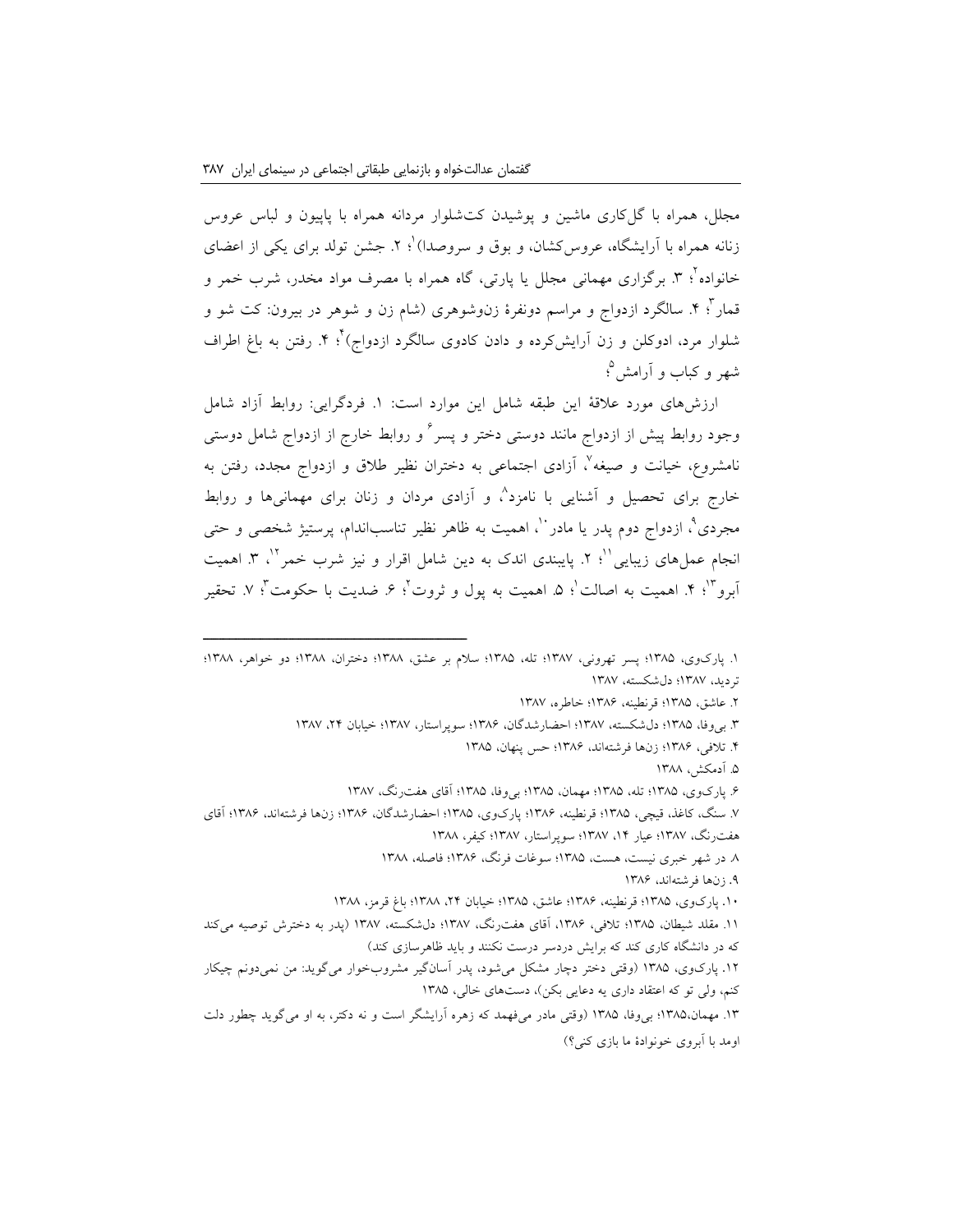4 سایرین مانند تحقیر روستا، طبقات پایین و نوکر و کلفت ؛ .8 فساد اخالقی نظیر کالشی، دروغ گویی، توطئهگری، کشتن برادر و ازدواج با زن برادر، هوسرانی و خودشیفتگی°؛ ۹. وجود 6 احترام میان روابط عمودی اعضا نظیر احترام به پدر و فرزند ؛ .10 جدل و بیاعتمادی میان روابط افقی زن و شوهر <sup>٬</sup> .

#### **گفتمان**

حدود 30 فیلم طبقات باال را بهطور صریح یا غیرصریح نمایش میدهد. روایت فیلم در 24 فیلم، طبقات باال را افرادی بحرانزده نشان میدهد که در 15 فیلم این بحران اخالقی است

1. بی وفا، ۱۳۸۵؛ سوغات فرنگ، ۱۳۸۵ (وقتی منوچ (راننده تاکسی) از دخترشان خواستگاری میکند، میگوید: «ولی اینا رسم و رسوم داره... فرشته از زیر بته عمل نیومده»)؛ قرنطینه، ۱۳۸۶ (پدر به پسرش که میخواهد با دختر طبقۀ پایین ازدواج کند: »احمق! این دختره تو رو بهخاطر مال و منالت میخواد؛ اینو بفهم... فردا میخوای اونو بیاری تو فامیل...»)

1

.2 بیوفا، 1385 )وقتی رامین ده میلیون پول گم میکند، مادر عصبانی میشود »چند نفر باید بیاین خونشونو بریزیم تو شیشه... اون وقت این آقا سربههوایی گمش کرده... به خدا خسته شدم». پدر پریسا نیز با ازدواج مخالف است؛ چون خسیس است و نمیخواهد خیلی خرج کند.(؛ مقلد شیطان، 1385 )جمشید سیف به مردی از این طبقه میگوید: «زن خوش|خلاقی نداری؟» و مرد پاسخ میدهد: «عوضش ثروتمنده... خیلی هم ثروتمنده»)؛ احضارشدگان، 1386

.3 دلشکسته، 1387 )پدر به پسر بسیجی: »ریش شما ریشۀ مردمو سوزونده«. پدر در مهمانی: »از اون ور مجبور میکنن بچۀ آدمو یه پایاننامۀ مشترک بده با یه یابو... از اون ور میگیرنشون که چرا پایاننامه داری مینویسی. خوددرگیری دارن اینا. خودشون خودشونو میگیرن. خودشون ریش گرو میذارن، خودشون میارن بیرون«(؛ دستهای خالی، 1385 )روحانی به وی میگوید: ببخشید مزاحم شدم. سنجری وفا میگوید: سالهاست مزاحمید( .4 سنگ، کاغذ، قیچی، 1385 )رئیس به رعنا »من با این علیآباد کتول شما کار دارم«(؛ قرنطینه، 1386 )پدر دربارۀ طبقات پایین میگوید: »اینا خودشون سرطانن«(؛ دستهای خالی، 1386؛ کنعان، 1386

.5 سنگ، کاغذ، قیچی، 1385 )مردی سبیلو با ماشین خارجی دختر جوانی را سوار میکند و میگوید: »من بسازوبفروشم آپارتمان خالی زیاد دارم!«(؛ تردید، 1386؛ سوپراستار، 1387

.6 مهمان، 1385؛ خاطره، 1387؛ خیابان، ،24 1388؛ پارکوی، 1385؛ دختران، 1388

.7 حس پنهان، 1385؛ کنعان، 1386؛ خروسجنگی، 1386؛ عیار ،14 1387 )مرد با تحکم به زن »با من بحث نکن« »باز ول نگردی توی خیابون گه خوردم ماشین انداختم زیر پات«(؛ انعکاس، 1386؛ باغ قرمز، 1388 )مرد: »میشه تا دیروقت بیرون نمونی؟« زن: »چیکار کنم؟ صبح تا شب اونو ]اشاره به نادختری[ تروخشک کنم؟« مرد: »بهش توجه کن.« زن: »کی به من توجه میکنه؟«/در جای دیگری دعوای شدیدی بین زوجین روی میدهد تا جایی که مرد به زن مشکوک میشود که نکند او بچه را سربه نیست کرده باشد(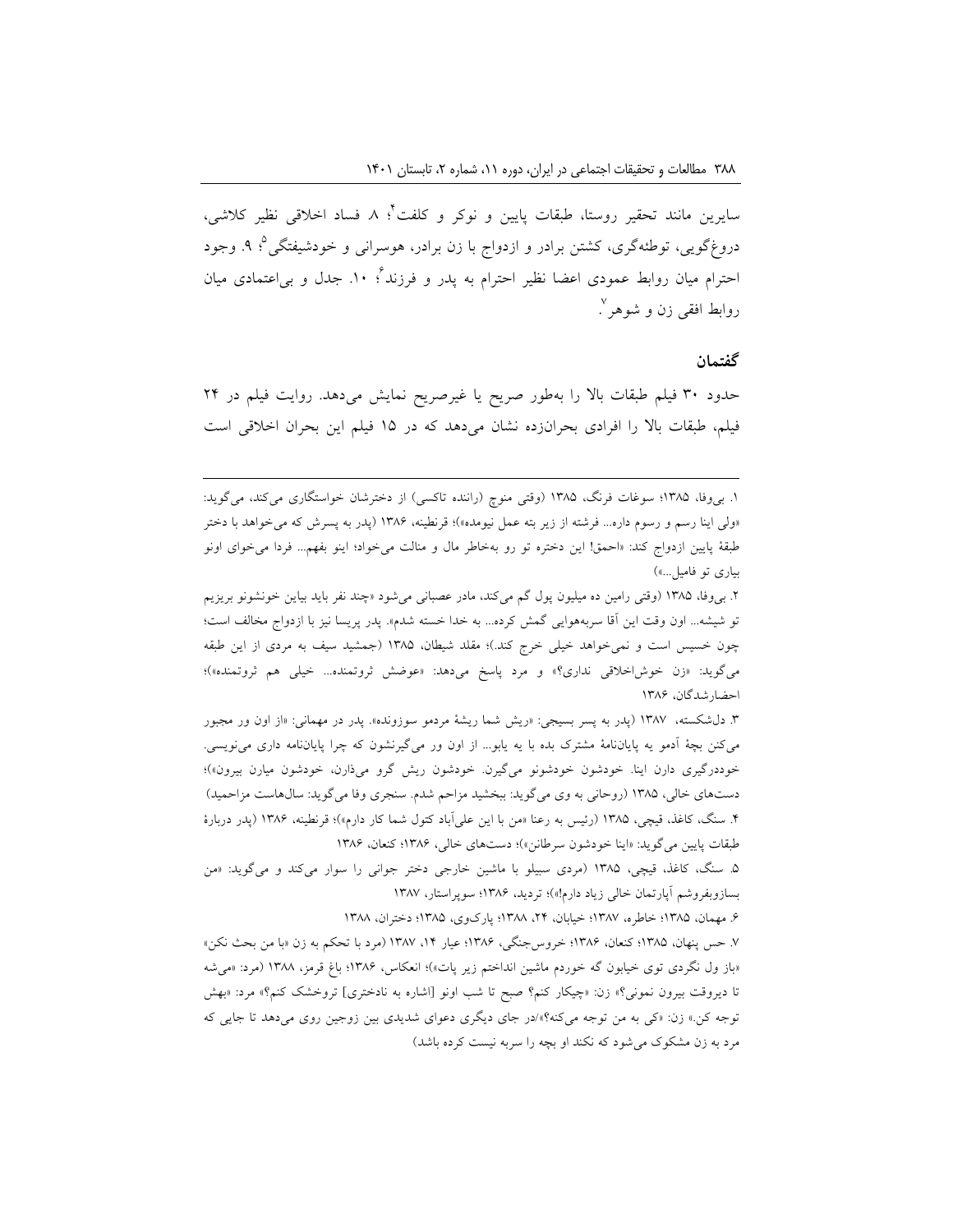)فساد اخالقی، خیانت، اقدام به قتل، پولدوستی، کالهبرداری و...( و در سایر موارد، جدال زن و شوهر و نارضایتی افراد این طبقه را نشان میدهد. در 13 فیلم افراد بر بحران غلبه میکنند شامل صبوری، بزرگواری، خوششانسی، گذشت، کمک متخصصان، تصمیم درست فردی و... موجب حل بحران میشود و فیلم نیز تمایل به بازنمایی مثبت یا خنثای این طبقه را دارد، اما در سایر فیلمها شامل حدود 9 فیلم، بحران طبقۀ باالی مدرن به قتل، طالق، مرگ، رسوایی و... منجر میشود. با درنظرگرفتن شخصیتپردازیها و تعیین روایی میتوان گفت که روایت فیلم، به طبقۀ باالی مدرن، بیشتر جهتگیری منفی دارد.

# **طبقۀ باالی سنتی**

داستان: مشاغل طبقۀ بالای سنتی مانند کارخانهدار ٰ، دیپلمات ٗ، فرشفروش ؒ، رئیس صنف ؑ و نامعلوم<sup>۵</sup> است. افراد این طبقه در خانۀ ویلایی بزرگ یا در آپارتمان شیک زندگی میکنند. ماشین خارجی مانند زانتیا دارند و دخترشان هم 206 دارد. پول فراوان دارند. پادو و راننده دارند. در خانه میز بیلیارد دارند<sup>٪</sup> مناسک مورد علاقۀ این طبقه، مناسک مراسم ادعیه در خانه با حضور روحانی<sup>۷</sup> است تا ارزشهای خود را متبلور سازند. به ارزشهای دینی مانند استخاره، کنارگذاشتن دیۀ سقط، پرداخت مهریه بهعنوان حق زن، ردشدن از زیر قرآن حین سفر، نمازخواندن، نذردادن و اهمیت حجاب، اهمیت به محرم و نامحرم^و اعتقاد به نان حلال° پایبند هستند``. ارزشهای سنتی نظیر ارجحیت ازدواج فامیلی و مخالفت با روابط پیش از ازدواج`` و

- .1 قصۀ دلها، 1385؛ پاتو زمین نذار، 1387
	- .2 میم مثل مادر، 1385
	- .3 مجنون لیلی، 1386
	- .4 سنتوری، 1385
	- .5 دایرۀ زنگی، 1386
- .6 قصۀ دلها، 1385؛ میم مثل مادر، 1385؛ مجنون لیلی، 1386؛ پاتو زمین نذار، 1387؛ سنتوری، 1385
	- .7 سنتوری، 1385
- .8 پدر خانوادۀ عبداهللزاده در فیلم دایرۀ زنگی )1386( درمورد پهنکردن لباسهای خانواده روی پشتبام و نگاه نامحرم به آنها غیرتی میشود.
- .9 در فیلم دایرۀ زنگی )1386( مادر خانوادۀ عبداهللزاده میگوید: »کسی که سر خونۀ باباش نون خورده که فیلم صحنهدار بازی نمیکنه«.
	- .10 میم مثل مادر، 1385؛ پاتو زمین نذار، 1387؛ سنتوری، 1385؛ دایرۀ زنگی، 1386
		- .11 قصۀ دلها، 1385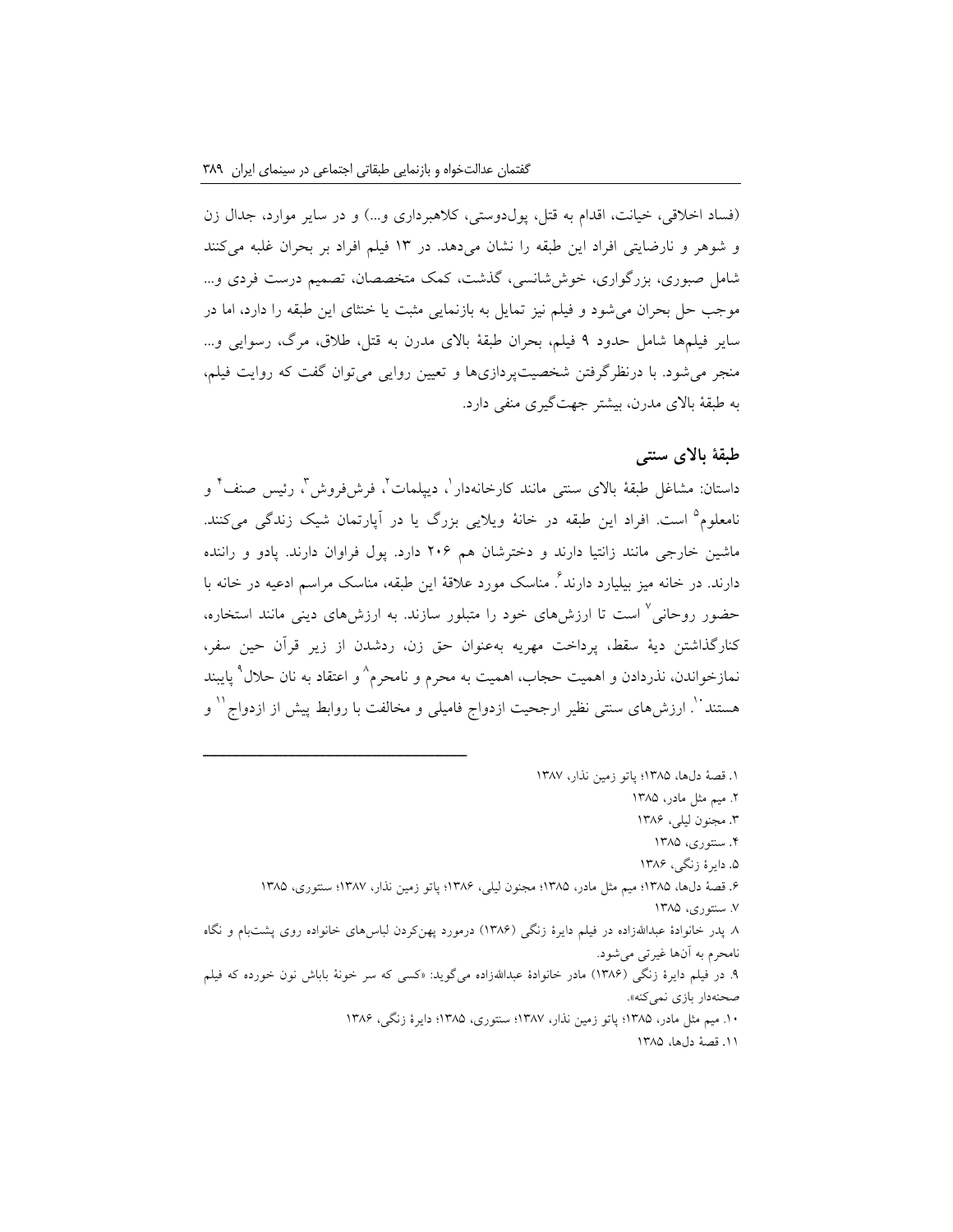مردسالاری به اشکال اقتدار مردان، مخالفت با کار زنان و صیغهکردن و تحقیر زنان ٰ برایشان مهم است. علاوهبراین، مخالفت با ماهواره <sup>۱</sup>و موسیقی نیز از سوی اینان اجتنابناپذیر است <sup>۱</sup>. 4 آبرو برای این افراد بسیار بااهمیت است.

گفتمان: بهجز فیلمهای میم مثل مادر (۱۳۸۵) و سنتوری (۱۳۸۵) در بقیۀ فیلمها تصویر مثبتی از طبقۀ باالی سنتی ارائه میشود. در همۀ این فیلمها، این افراد بر موضوعی که مبتنی بر ارزشهای طبقاتی خود است، اصرار می $\epsilon$ رزند (ازدواج فامیلی، سقط کودک بیمار و صیغهکردن)، اما بعد به دالیلی از کار خود پشیمان میشوند و برای دوام خانواده دست به عمل میزنند.

### **طبقۀ متوسط مدرن**

داستان: این افراد به مشاغلی با سرمایۀ فرهنگی فراوانی مشغول هستند. عکاس روزنامه<sup>0</sup>، نویسنده ٌ، استاد دانشگاه ٌ، وکیل ٌ، کار در ژاپن در دهۀ ۱۳۶۰ ٌ، خواننده ٔ و طراح ٔ ، نمونهای ازایندست هستند. در بیشتر فیلمها، آپارتمان آنها آپارتمانی معمولی است که وسایل نه کهنگی طبقۀ پایین و نه زرقوبرق طبقۀ باال را دارند. در برخی از فیلمها، آپارتمان با آثار هنری با ذائقۀ مدرن و غربی تزئین شده است و وسایلی نظیر لپتاپ، سماور، قفسۀ کتاب، قفسۀ سیدی نیز به چشم میخورد. ماشینشان 206 لیزینگی، ال ،90 سمند و شاسیبلند قدیمی است. در خانهشان گاه گربه دارند و برنج سالیانه سفارش میردهند <sup>۱۲</sup>. آنها برای سفر دستهجمعی به شمال می روند

.1 قصۀ دلها، 1385؛ پاتو زمین نذار، 1387؛ میم مثل مادر، 1385؛ دایرۀ زنگی، 1386

.2 در فیلم دایرۀ زنگی )1386( مادر خانوادۀ عبداهللزاده وقتی تصویر ماهواره قطع میشود، به زن همسایه میگوید »بهتر. بار گناهاتون کمتر« و به نصاب ماهواده هم میگوید: »ماهواره معصیت داره... این پولی که تو این کار درمیاری از پول سگ بدتره«

- .3 پاتو زمین نذار، 1387؛ سنتوری، 1385؛ دایره زنگی، 1386
	- .4 قصۀ دلها، 1385؛ دایره زنگی، 1386
		- .5 کالغپر، 1386
		- .6 زن دوم، 1386
		- .7 حقیقت گمشده، 1386
		- .8 پسر آدم، دختر حوا، 1386
			- .9 کیفر، 1388
			- .10 سنتوری، 1385
			- .11 بیپولی، 1386

<sup>.</sup>12 خونبازی، 1385؛ کالغپر، 1386؛ زن دوم، 1386؛ حقیقت گمشده، 1386؛ پسر آدم، دختر حوا، 1387؛ سنتوری، 1385؛ کیفر، 1388؛ بیپولی، 1386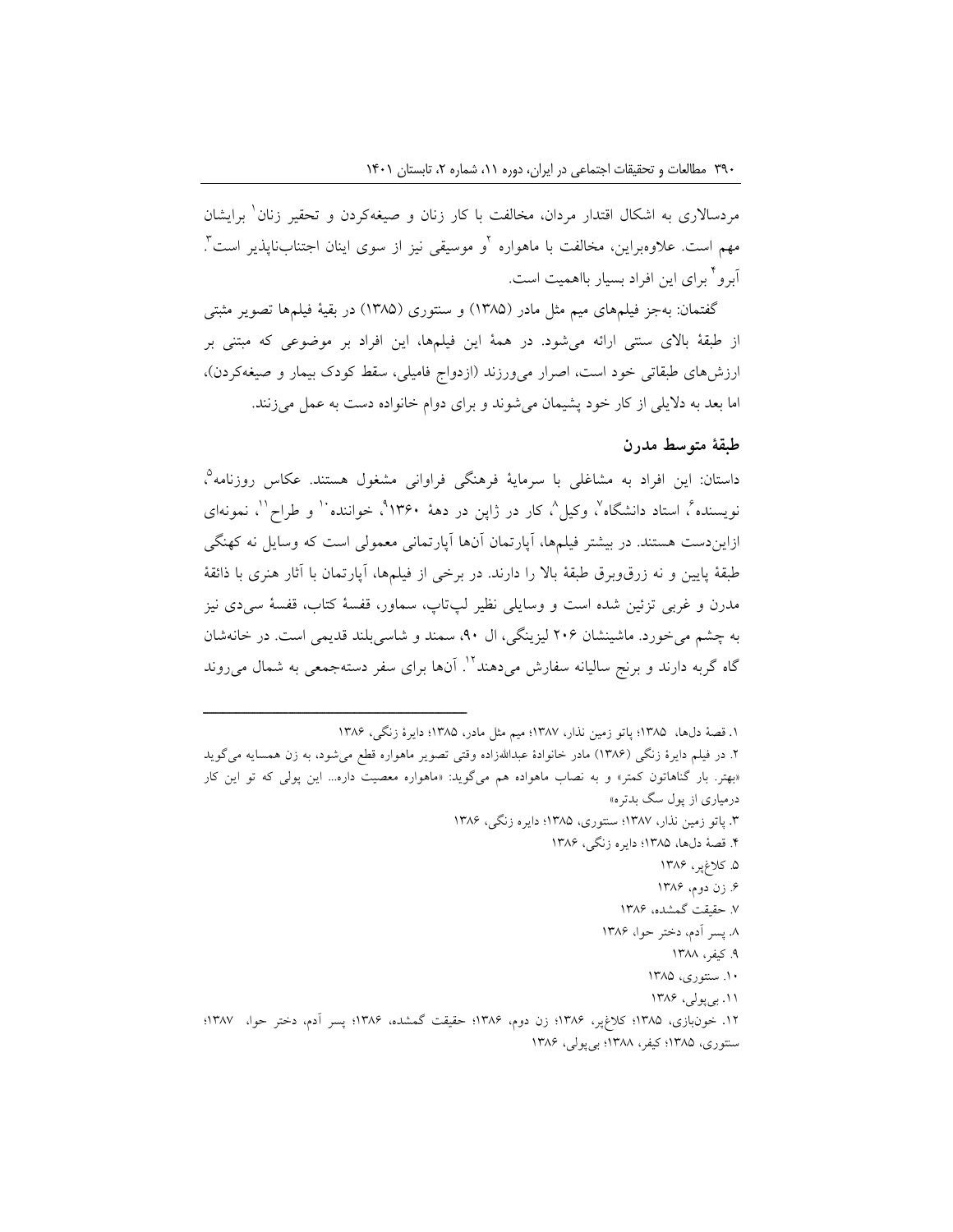و پانتومیم و والیبال بازی میکنند<sup>'</sup>. اعضای این طبقه به مناسکی نظیر شرکت در پارتی مختلط <sup>۲</sup> و مراسم عروسی همراه با شاباش۱ددن و فیلمبرداری ٔ علاقه دارند. ارزشهای این طبقه عبارتاند از: ۱. فردگرایی: طلاق توافقی<sup>۲</sup>، آزادی روابط مانند دوستی دختر و پسر<sup>۵</sup> و روابط راحت زن و مرد نامحرم ٌ و حتی صیغه ٌ و در برخی مواقع مرد به این روابط مشکوک میشود و <sub>ب</sub>ی دلیل یا با دلیل به این آزادی واکنش نشان میدهد<sup>^</sup>؛ ۲. بی**دانشی تربیتی: خشونت کلامی پدر،** دروغگفتن به بچهها، دروغیاددادن به بچهها<sup>۹</sup>؛ ۳. زندگی نمایشی: سفر نمایشی<sup>۰٬</sup>، چیدمان وسایل نمایشی"، ظاهر قرتی و سفرهانداختن"؛ ۴. لذتجوییی: شرب خمر و مهمانی خوشگذرانی<sup>۱۲</sup>، داشتن زن دوم مخفیانه<sup>۱۲</sup>، تزریق مواد مرد و روابط مشکوک زن<sup>۵۹</sup> ۵. سایر ارزش ها: احترام به مادر و فرزند<sup>۱۶</sup>، سکهگذاشتن برای پاتختی<sup>۱۷</sup>، توصیهٔ پدر به ایثار و بزرگواری<sup>۱۸</sup>، اعتقاد به کاهش قدرت تفکر و تخیل در پیری<sup>۱۹</sup>. .

.1 دربارۀ الی، 1387؛ دایرۀ زنگی، 1386

.2 سنتوری، 1385

.3 بیپولی، 1386

.4 خون بازی1385،

.5 خونبازی، 1385

۶. دربارۀ الی، ۱۳۸۷

.7 زن دوم، 1386

.8 سنتوری، 1385

۹. حقیقت گمشده، ۱۳۸۶؛ دایرۀ زنگی، ۱۳۸۶؛ دربارۀ الی، ۱۳۸۷.

.10 دایرۀ زنگی، 1386 )افراد این طبقه برای تفریح قصد رفتن به شمال دارند، ولی میگویند میرویم آنتالیا( .11 بیپولی، 1386)وضعیت مالی مرد بد است. او از کار بیکار شده و بهمرور برخی از وسایلشان را میخواهند بفروشند. مرد به زن میگوید: حق نداری وسایل تو دید رو بفروشی.( .12 دایرۀ زنگی، 1386 )شعله دختری قرتی با ظاهر جلف که برای شبکۀ ماهوارهای شعر میگوید و مخاطب آنان است، سفرۀ ابوالفضل هم میاندازد.(

.13 خونبازی، 1385؛ دربارۀ الی، 1387

.14 زن دوم، 1386

.15 سنتوری، 1385 .16 زن دوم، 1386

.17 دایرۀ زنگی، 1386

.18 پسر آدم، دختر حوا، 1387

.19 حقیقت گمشده، 1386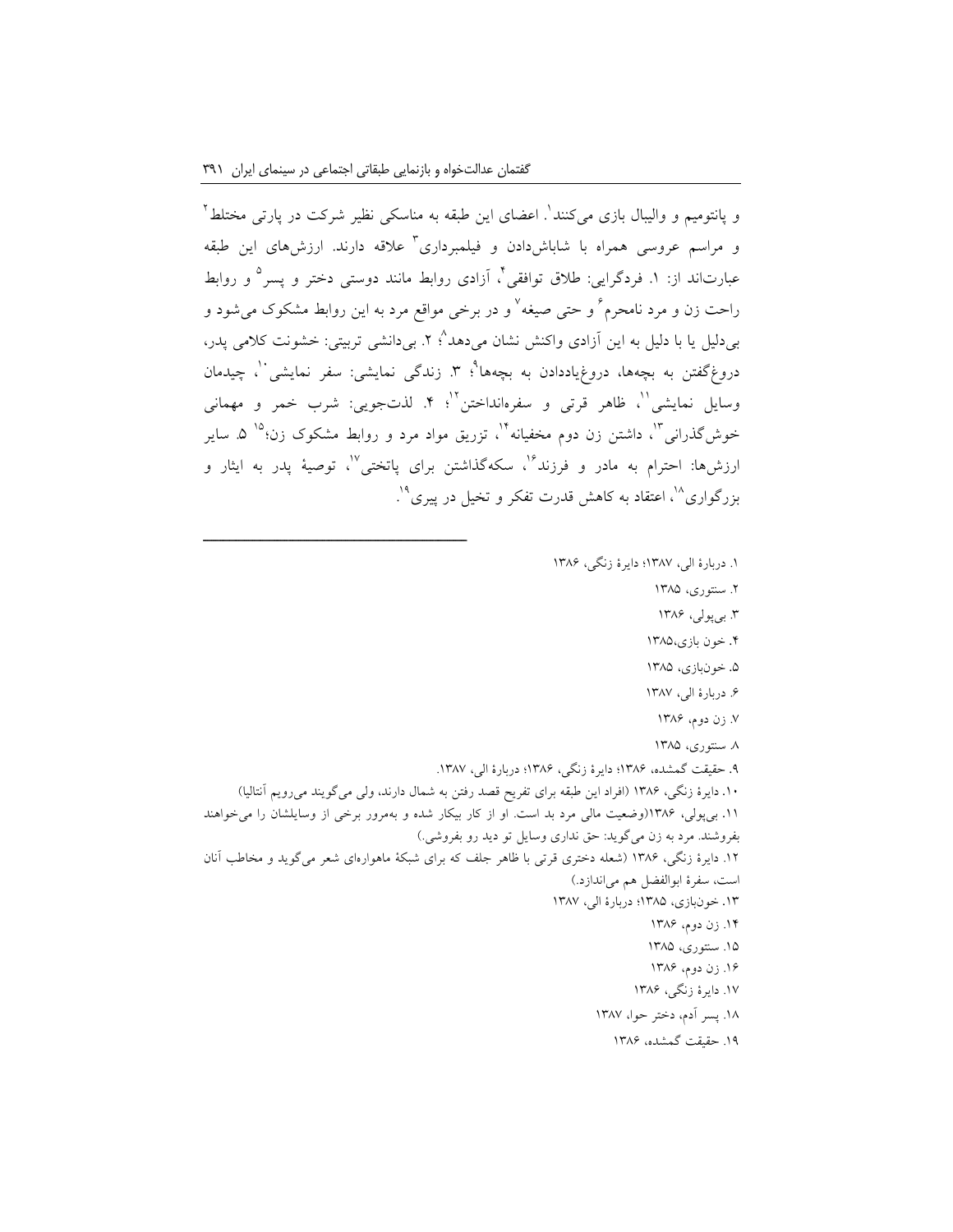گفتمان: برمبنای گفتمان حاکم بر فیلمها، اعضای طبقۀ متوسط مدرن درگیر مسائلی نظیر ازدستدادن معشوق، ازدواج مجدد، تصادف، بحران مالی، بحران کاری و اعتیاد میشوند. از مجموع هشت فیلمی که این طبقه را بازنمایی میکند، در شش فیلم بحران بهنحوی حل میشود، اما بحران کماکان سایه افکنده است و مانند زخمی، بر تن این طبقه برجای میماند.

### **طبقۀ متوسط سنتی**

داستان: مشاغل این طبقه، مربی بدنسازی ٰ، افسر نیروی انتظامی ٰ، معلم ؑ، مهندس ؑ، حسابدار ؓ، کارمند<sup>م</sup>، دانشجوی پزشکی<sup>۷</sup>، بازنشسته<sup>۹</sup>، استاد دانشگاه<sup>۹</sup>، بازاری <sup>۱</sup>، کارمند دفتر پژوهشهای علوم انسانی <sup>۱۱</sup> و کارمند بازنشستهٔ راهآهن <sup>۱۲</sup> است. آپارتمان آنها معمولی و چندسال $\sim$ اخت است یا در خانۀ ویالیی حیاطدار زندگی میکنند. خانهشان با وسایل معمولی غیرمارک و بدون زرقوبرق و نیز اشیایی نظیر کرسی، سماور و شمع، در کنار تلویزیون معمولی و فرش رنگین نمایش داده می شود. ماشینشان سمند و پراید است و گاه با موتورسیکلت نقل مکان می کنند. عموماً به تفریحی مشغول نیستند و در مواردی به رستوران میروند "'. مراسم دینی مانند روضه، نذریدادن، کربلارفتن، مراسم ختم، نماز جماعت به امامت مرد خانواده، بهمسجدرفتن<sup>۱۲</sup> و

ــــــــــــــــــــــــــــــــــــــــــــــــــــــــــــــــــــــــــــــــــــــــــــــــــــــــــــــــــــــــــــــــــــــــــــــــ

- .1 غیرمنتظره، 1385 .2 مقلد شیطان، 1385 .3 دستهای خالی، 1385 .4 به همین سادگی، 1386 .5 خواب زمستانی، 1386 .6 حقیقت گمشده، 1386 .7 حقیقت گمشده، 1386 .8 زندگی با چشمان بسته، 1387؛ کیفر، 1388 .9 دلشکسته، 1387 .10 ملودی، 1386
	- .11 کتاب قانون، 1387
		- .12 دعوت، 1387

.13 غیرمنتظره، 1385؛ مقلد شیطان، 1385؛ دستهای خالی، 1385؛ به همین سادگی، 1386؛ حقیقت گمشده، ۱۳۸۶؛ خواب زمستانی، ۱۳۸۶؛ زندگی با چشمان بسته، ۱۳۸۷؛ دلشکسته، ۱۳۸۷؛ کیفر، ۱۳۸۸؛ ملودی، ۱۳۸۶؛ کتاب قانون، 1387؛ دعوت، 1387

.14 کیفر، 1388؛ کتاب قانون، 1387؛ دعوت، 1387؛ زندگی با چشمان بسته، 1387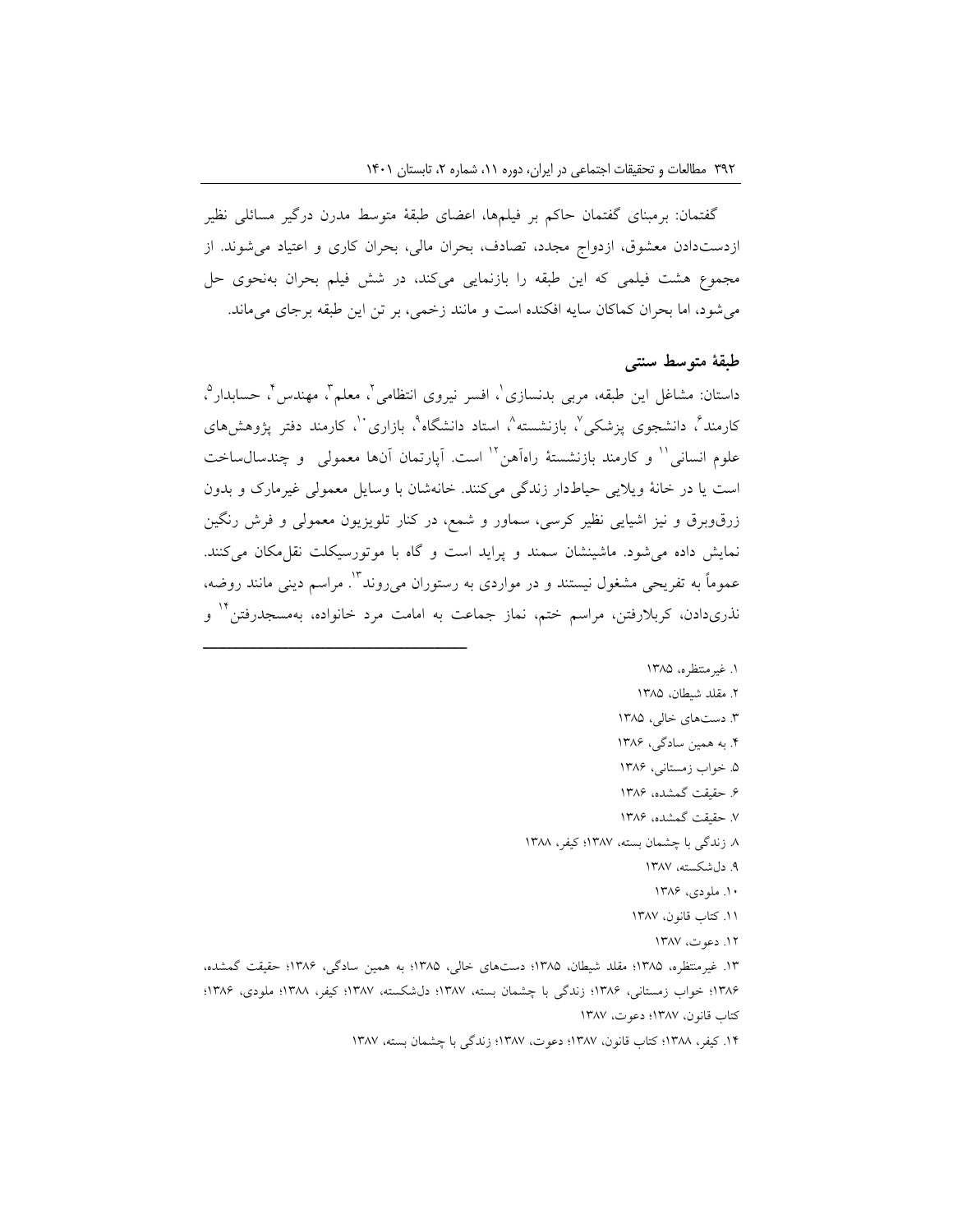مراسم ازدواج )خواستگاری، خواندن خطبۀ عقد، کلکشیدن، شیرینیخوران، سیسمونیدادن و جهیزیهدادن)<sup>\</sup> به زندگی آنها معنا میبخشد.

ارزشهای مورد پذیرش اهالی این طبقه عبارتاند از: .1 ارزشهای دینی شامل اهمیت به 2 حجاب، نذرکردن برای امام حسین، اعتقاد راسخ به دعا، بوسیدن قرآن ، اهمیت به استخاره، همیت به چادر<sup>"</sup>، ارزش روزهداری، دعاخواندن<sup>۲</sup>، نمازخواندن و قرآنخواندن°، استخارهکردن، نوجه به محرم/نامحرم، تکلیفدانستن درسڅواندن<sup>7</sup>، اعتقاد به حکمت خداوند، قتلدانستن سقطجنین، هدیهدانستن بچۀ ناخواسته٬'، صیغهکردن بهجای روابط نامشروع٬' ۲. ارزشهای سنتی مانند جمعگرایی°، مادرانگی ``، احترام به بزرگتر ``، و ارزش جنم و غیرت َ'`، ۳. اَبرو: در برخی از فیلمها حفظ آبرو جلوی همسایه و دوست و فامیل، برای افراد این طبقه مهم است<sup>۱۲</sup>؛ ۴. سایر ارزش،ها از جمله خرافاتیبودن مانند اسفنددودکردن، گرفتن فال قهوه<sup>۱۰</sup>، داشتن حاملگی و حفظ نسل<sup>17</sup>، ایثار <sup>۱</sup> و تقدیرگرایی <sup>۲</sup>. .

.1 ملودی، 1386؛ کتاب قانون، 1387؛ دعوت، 1387 .2 دستهای خالی، 1385 .3 به همین سادگی، 1386 .4 خواب زمستانی، 1386 .5 زندگی با چشمان بسته، 1387 .6 دلشکسته، 1387 .7 دعوت، 1387 .8 مقلد شیطان، 1385 .9 به همین سادگی، 1386 )در این فیلم زن خانه با فعالیتهایی مانند دادن ظروف به همسایه، دادن کلید به همسایه، غمخواری از همسایه، توصیه به مرد غریبه برای پختن ماکارونی و... این امر را نشان میدهد( .10 غیرمنتظره، 1385؛ حقیقت گمشده، 1386 .11 خواب زمستانی، 1386؛ سوگند، 1387؛ ملودی، 1386؛ کتاب قانون، 1387 .12 ملودی، 1386 .13 دستهای خالی، 1385؛ زندگی با چشمان بسته، 1387 )در این فیلم آبروی خانواده و حرف مردم آنقدر مهم است که پدر خانواده میخواهد دخترش را که مردم برایش حرف درآوردهاند، بکشد(؛ کیفر، 1388؛ ملودی، 1386 .14 غیرمنتظره، 1385

.15 غیرمنتظره، 1385

.16 کتاب قانون، 1387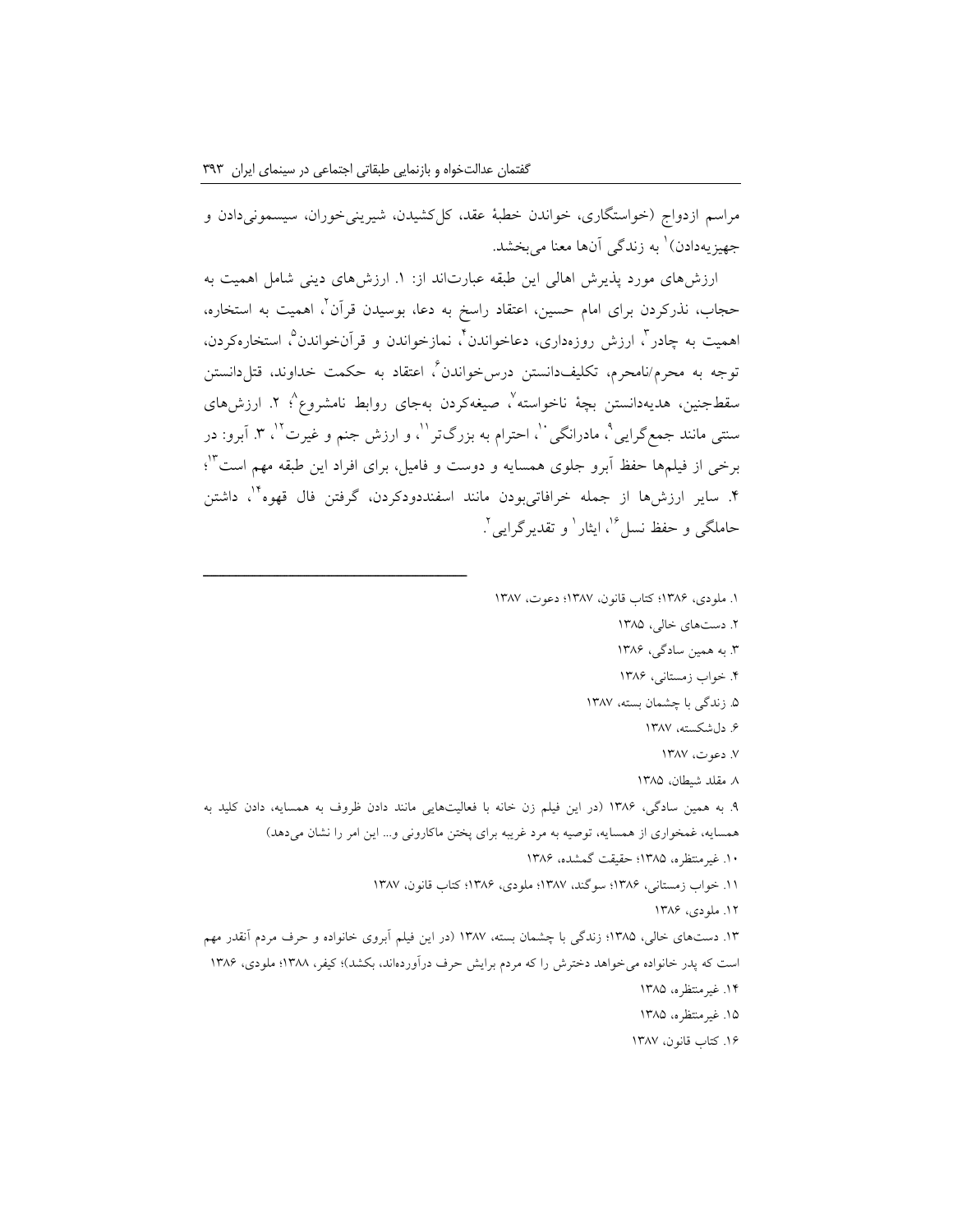گفتمان: در همۀ این فیلمها بحران برای افراد متعلق به این طبقه روی میدهد. بحرانهایی نظیر به صنعت مد رفتن مرد، اغوای مرد، توطئه علیه دختر خانواده، بیماری شوهر، بارداری ناخواسته، چالش مادر شوهر و عروس، حکم اعدام شوهر و حرف مردم علیه دختر افراد را درگیر خود میکند، اما در ده فیلم، بحران به شکلی حل میشود و تنها در دو فیلم یا افراد شکست میخورند یا آخر فیلم حقایق دیگری نشان میدهد. پس میتوان گفت روایت فیلم، از ارزش های این طبقه حمایت می کند.

## **طبقۀ پایین**

داستان: مشاغل کم\همیتی نظیر کارگر ً، راننده ً، اَرایشگر ْ، تایپیست ٌ، موتورسواری نمایشی در پارک، سبزی پاککردن و فروختن<sup>٬</sup>، منشی شرکت<sup>٬</sup> و بیکار/بزهکار<sup>۹</sup> برای این طبقه درنظر گرفته شده است. خانۀ افراد طبقۀ پایین، خانۀ محقر قدیمی و کوچک که گاه چند خانواده دور هم زندگی میکنند و گاه حتی چندین نفر کنار هم میخوابند. وسایل داخل خانه اندک و قدیمی است. خانههایی در حومۀ شهر و کنار راهآهن که اگر مستأجر باشند، در پرداخت کرایه مشکل دارند. آنها عموماً وسیلۀ نقلیه ندارند و در بهترین حالت، وانتبار قراضه و موتورگازی دارند و با مینیبوس و اتوبوس جابهجا میشوند. غذایشان ساده و سفرههایشان کوچک است. لباسهایشان کهنه و رنگهای مات است و آنها مجبورند با دست لباس بشورند و جارو بزنند ''. افراد این طبقه در محلههایی زندگی می کنند که دعوای ناموسی روی

**.** 

- .5 بیوفا، 1385
- .6 میم مثل مادر، 1385
	- .7 دیوار، 1386 .8 فاصله، 1388

<sup>.1</sup> خواب زمستانی، 1386 )در نبود پدر و مادر، خواهر بزرگتر برای درسخواندن دیگران فداکاری کرده، خواهر دیگر نیز برای ازدواج مردد است؛ زیرا نگران وضعیت سایر خواهرهایش است(؛ حقیقت گمشده، 1386 .2 حقیقت گمشده، 1386 )خانم مقدم به آقای کیا که خانوادهاش را در تصادف از دست داده، میگوید: تقدیر این

بوده؛ شاید موقع رفتنشون بوده( .3 قصۀ دلها، 1385؛ مردی که گیالسهایش را خورد، 1387؛ سنگ، کاغذ قیچی، 1385؛ قرنطینه، 1386؛ ریسمانباز، 1386؛ بیست، 1387؛ هفت دقیقه تا پاییز، 1388؛ ندارها، 1388

<sup>.4</sup> هرچی تو بخوای، 1385؛ مهمان، 1385؛ سوغات فرنگ، 1385؛ ندارها، 1388؛ هیچ، 1388

<sup>.9</sup> هرچی تو بخوای، 1385؛ یک اشتباه کوچولو، 1387؛ آقای هفترنگ، 1387؛ باغ قرمز، 1388؛ عاشق، 1385 .10 هرچی تو بخوای، 1385؛ مهمان، 1385؛ عاشق، 1385؛ بیوفا، 1385؛ خواستگار محترم، 1385؛ میم مثل مادر، ۱۳۸۵؛ فاصله، ۱۳۸۸؛ سوغات فرنگ، ۱۳۸۵؛ قرنطینه، ۱۳۸۶؛ مجنون لیلی، ۱۳۸۶؛ ریسمانباز، ۱۳۸۶؛ مردی که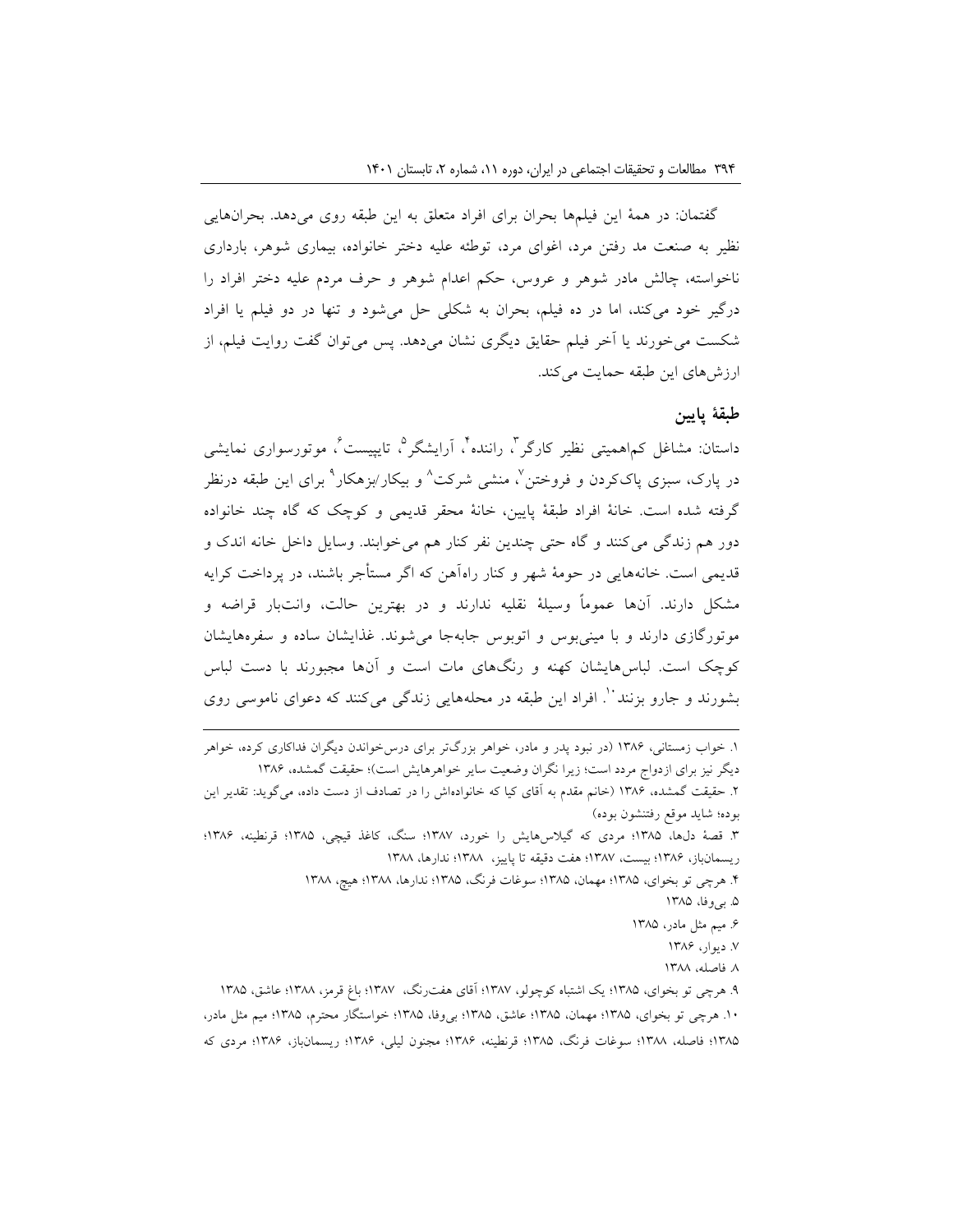**.** 

میدهد و بین روابط، خشونت در جریان است ٰ. درآمدشان کم است و مشکلات مالی مانند ناتوانی در پرداخت مهریه`، ناتوانی در پرداخت اقساط، نداشتن ضامن برای وام دو میلیون نومانی <sup>۲</sup>، ناتوانی در تهیۀ جهیزیه <sup>۲</sup>، عقبافتادن عروسی بهخاطر بیپولی°، نداشتن پول خرید سنگقبر، نداشتن پول عمل جراحی، فروش فرزند به قیمت شش میلیون بهخاطر نداری<sup>۲</sup> و حتی بیپولی برای خرید یک ساندویچ<sup>۷</sup> آنها را مشغول کرده است. آسیبهای اجتماعی: عضای این طبقۀ درگیر اَسیبهای اجتماعی نظیر اعتیاد^، دزدی`، طلاق`` و داشتن سابقۀ حبس<sup>۱۱</sup> هستند. فراغت اینان نیز شامل سیگارکشیدن، تماشای فوتبال<sup>۱٬</sup>، کفتربازی<sup>۱٬</sup>، قهوهخانهرفتن و شرطبندی<sup>۱۲</sup> است. در مواردی هم برای عقدهگشایی زن به رستوران اعیانی میروند، اما متناسب رفتار نمیکنند. زن استیک سفارش میدهد و مرد ایدهای ندارد! و به گارسون میگوید «داداش چهار پنج تا نونم بیار» و زن میگوید «خفه شو لطفاً»<sup>۱۵</sup>. خشونت: در میان این افراد خشونت وجود دارد. خشونت علیه زن مانند سیلیزدن به زن و تحقیر زن، خشونت علیه کودکان: کتکزدن بچهها و فحش به آنها »بشین پدرسگ« »برو بکپ« علیه

گیالسهایش را خورد، 1387؛ بیست، 1387؛ سوگند، 1387؛ هیچ، 1388؛ آقای هفترنگ، 1387؛ دیوار، 1386؛ ندارها، 1388؛ دختران، 1388

- .1 خواستگار محترم، 1385؛ مجنون لیلی، 1386
	- .2 مردی که گیالسهایش را خورد، 1387
		- .3 ریسمانباز، 1386
		- .4 هیچ، 1388؛ ندارها، 1388
			- .5 مهمان، 1385
			- .6 ندارها، 1388
			- .7 باغ قرمز، 1388
- .8 هرچی تو بخوای، 1385؛ سوگند، 1387؛ آقای هفترنگ، 1387
- .9 هرچی تو بخوای، 1385؛ یک اشتباه کوچولو، 1387؛ آقای هفترنگ، 1387؛ بیوفا، 1385؛ باغ قرمز، 1388
	- .10 مردی که گیالسهایش را خورد، 1387
		- .11 ندارها، 1388
	- .12 مردی که گیالسهایش را خورد، 1387
		- .13 ندارها، 1388
	- .14 یک اشتباه کوچولو، 1387؛ مجنون لیلی، 1386
		- .15 باغ قرمز، 1388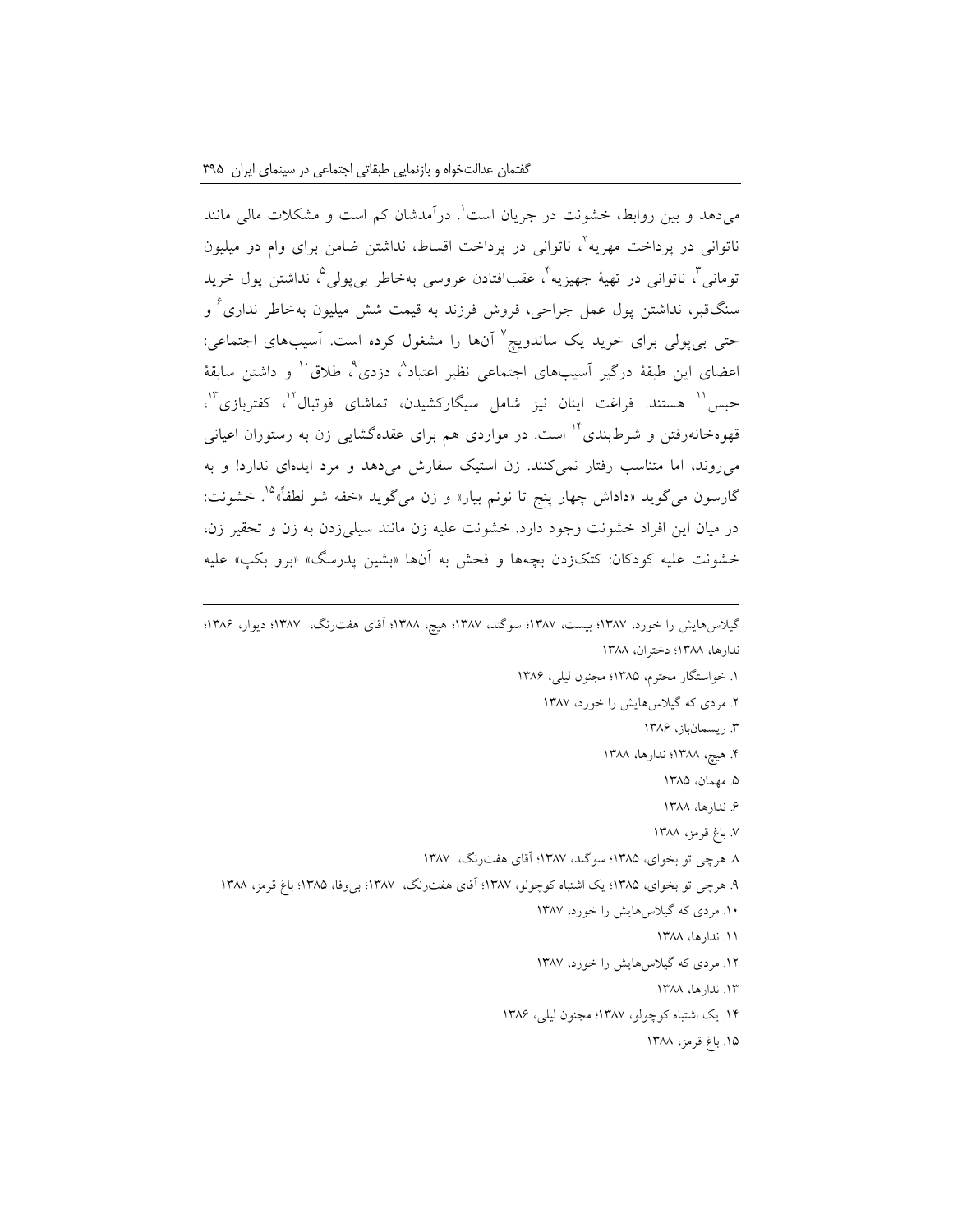فرزند «انقدر بزنش تا داغ ننگ از روش پاک شه» ٔ. این افراد در مراسم سنتی: خواستگاری ساده و عروسی مختصر ْ، ختنهسوران (پوشیدن لباس زن توسط مرد و رقصیدن) ْ، قلیانکشیدن و شرطبندی در قهوهخانه<sup>۲</sup>، پختن شلهزرد بعد از عمل جراحی°، هدیهبردن برای زائو و آش $\zeta$ نت برای نورسیده $^\prime$  و مناسک دینی نظیر نذریدادن و نمازخواندن شرکت میکنند. ارزش،های مورد قبول این طبقه عبارتاند ۱. آبروداری<sup>٬</sup> ۲. ارزش،های دینی: توسل به ائمه، اعتقاد به حکمت در امور، اعتقاد به مراقبت فرشته از آدم، دعاخواندن، نمازخواندن، تسبیحگرداندن، حرامدانستن گوشت مردار، ارجحیت ادای بهموقع نذر بهجای نیازهای خانوادگی^؛ ۳. غیرتیبودن: غیرتیبودن برای خواهر و مادر و حتی مادرزن و زن همکا،ر،

ــــــــــــــــــــــــــــــــــــــــــــــــــــــــــــــــــــــــــــــــــــــــــــــــــــــــــــــــــــــــــــــــــــــــــــــــ

.1 عاشق، 1385؛ بیست، 1387؛ هیچ، 1388؛ دختران، 1388

.2 هرچی تو بخوای، 1385؛ مهمان، 1385؛ خواستگار محترم، 1385؛ هیچ، ،1388 دختران، 1388 .3 عاشق، 1385 .4 یک اشتباه کوچولو، 1387؛ مجنون لیلی، 1386

- .5 ندارها، 1388
	- .6 مهمان، 1385

.7 مهمان، 1385 )در این فیلم، مجید مسافری خارجی که آدرسش را گم کرده، به خانه میآورد و عزیز بدون آنکه اصل ماجرا را بداند قاطی میکند چراکه عمری آبروداری کرده و با سیلی صورت خود را سرخ نگه داشته است(؛ بیوفا، 1385 )وقتی برادر دزدی میکند خواهر او را کتک میزند و میگوید »میخوای آبروی منو ببری«، وقتی رامین میخواهد با ماشین زهره را تا دم خانه برساند زهره قبول نمیکند چون »حرف درمیارن برامون«. وقتی زهره دیر به خانه میآید. پدر به او میگوید: «نذار حرف مردم پشت سرمون باشه)؛ خواستگار محترم، ۱۳۸۵ (در این فیلم پیرمردی به سراغ پیرزن، عشق قدیمی|ش آمده و در کوچه جویای حال وی است. پیرزن (اختر) مواظب است همسایهها و پلیس او را نبینند. جهانگیر داماد پیرزن هم وقتی به رابطۀ احمد و اختر پی میبرد، میگوید: »آبرومون رفت»)؛ سوغات فرنگ، ۱۳۸۵؛ قرنطینه، ۱۳۸۶ (وقتی مادر متوجه علاقۀ پسر به دخترش میشود به پدر پسر میگوید «پای پسرتونو از زندگی دخترم بکشید بیرون... یه عمر آبروداری کردیم»)؛ سوگند، ۱۳۸۷؛ دیوار، ۱۳۸۶ )دیرآمدن دختر موجب دعوای او با مادر و برادر میشود(؛ ندارها، 1388 )مادر به دخترش »اگه فامیالی پسره بفهمن دستمون تنگه، از خجالت باید بریم توی زمین»)؛ دختران، ۱۳۸۸ (وقتی دختر خانواده به یکی از معتمدین محل نسبت به اوضاع جامعه اعتراض میکند پدر بهشدت ناراحت میشود که این دختر آخر مارو از نون خوردن میندازه.)؛ هیچ، ۱۳۸۸

.8 مهمان، 1385 )مادر دختر میگوید: »ای خدا.... یا موسی بن جعفر.... یا امام قریب«(؛ بیوفا، 1385؛ میم مثل مادر، 1385؛ سنگ، کاغذ، قیچی، 1385)پدر مذهبی است و میگوید »اهلل علم من آخرت خودمو به دنیای پسرم نمیفروشم«(؛ قرنطینه، 1386؛ ریسمانباز، 1386؛ مردی که گیالسهایش را خورد، 1387 )برای یکی از کارگران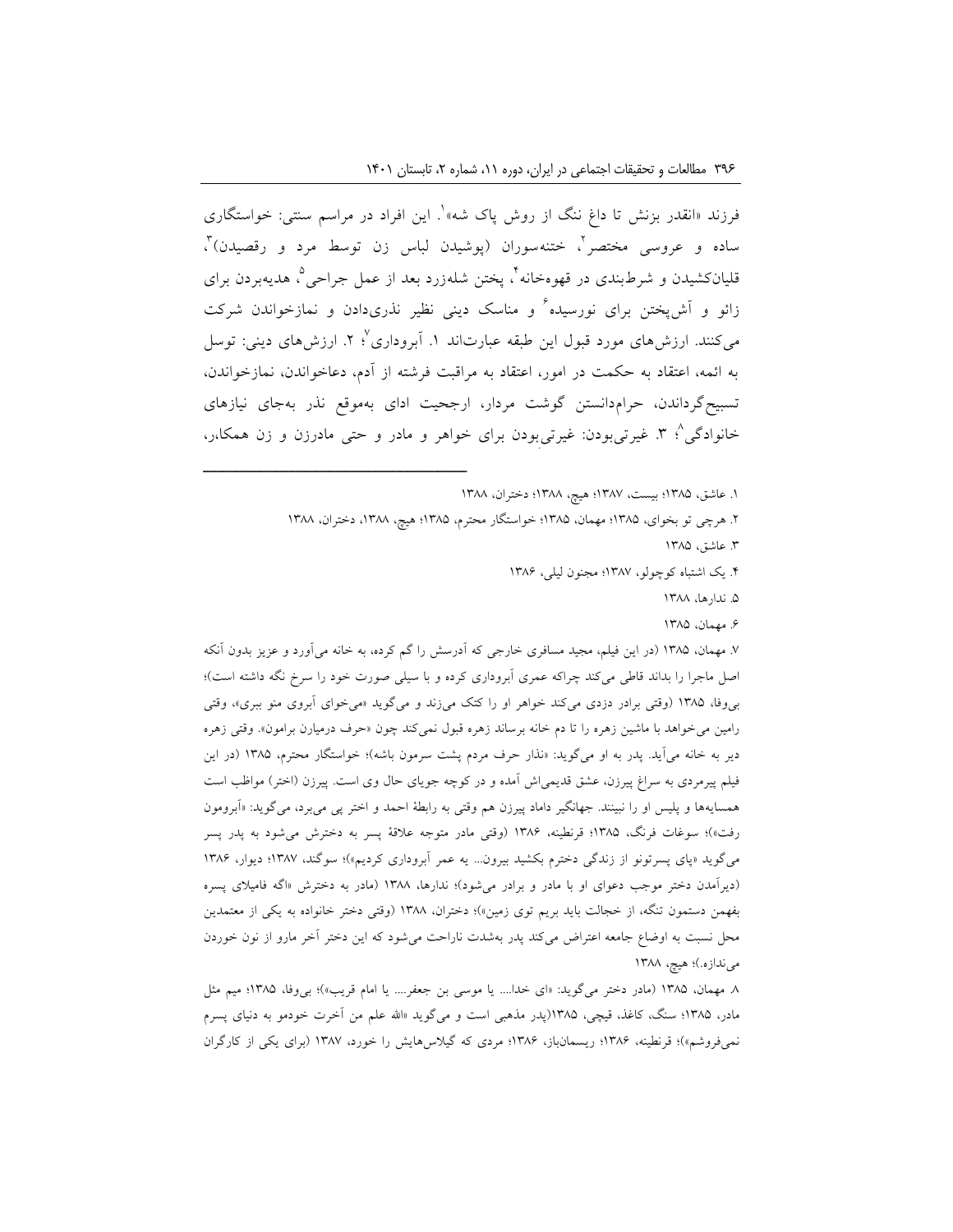**.** 

رزش این طبقه است'؛ ۴.ارزش،های سنتی: ترجیح اولاد ذکور'، ازدواج زودرس'، مردسالاری<sup>٬</sup> و تقدیرگرایی<sup>۵</sup> است. این افراد به اقتدار پدر<sup>۲</sup> تن میدهند و به برخی کلیشهها نظیر «دانشگاه مال بچه پولداراس»<sup>٬</sup>، «گشنگی که عاشقی نمیشناسه»<sup>^</sup> و «سرتو از روی پای زن حامله بردار»<sup>۹</sup> نیز معتقدند. البته گاهی فیلمها، به بی۳سوادی و ناآشنایی آنها را با سبک زندگی طبقۀ باال از طریق اشتباهات لپی طعنه میزند؛ برای مثال، در فیلم مهمان )1385( مجید میگوید: «موسیقی لایف» و در فیلم دیوار (۱۳۸۶) دختر قادر نیست استراگانف را درست تلفظ کند.

گفتمان: افراد متعلق به این طبقه با مشکالت مالی دستبهگریبان هستند و این مشکالت در برخی از فیلمها به مسئلۀ ازدواج تقلیل پیدا میکند یعنی با یک عروسی ماجرا ختم به خیر میشود و در برخی مسکوت گذاشته شده و فیلم به اتمام میرسد. بااینحال بحران در شانزده فیلم بهنحوی خیالی حل میشود. فیلمهای این دوره جهتگیری مثبتی به این افراد دارند و آنان را افراد خونگرم، خانوادهدوست، زحمتکش و قربانی نشان میدهند.

حادثه روی میدهد. مرد میگوید »یا حسین«(؛ سوگند، 1387؛ دیوار، 1386؛ ندارها، 1388؛ دختران، 1388 )مادر به دختر »با پای مکروه میری تو با پای مکروه میای بیرون«، مادر به دختر: چرا صبح نماز نمیخونی؟ مادر: »سالها نذر کردم، بیبی معصومه تو رو بهم داد«(

.1 بیوفا، 1385 )وقتی زهره دیر به خانه میآید، پدر و برادر شاکیاند. برادر ناموسپرست شده و آبرو اینجا برایش مهم میشود(؛ خواستگار محترم، 1385؛ مجنون لیلی، 1386 )برادر، پسر عالقهمند به خواهرش را کتک میزند و به او میگوید: «اگه یه بار دیگه دور و ورش بچرخی، تیکه بزرگهت گوشته»)؛ بیست، ۱۳۸۷ (دعوای ناموسی برای زن همکار با مزاحمان کوچه)؛ دیوار، ۱۳۸۶ (برادر برای کار دختر غیرتی است، ولی دستآخر نظرش عوض می شود.)؛ دختران، ۱۳۸۸ (پدر به دختر: «با پسر غریبه حرف زدی کثافت؟»)

.2 مهمان، 1385

.3 عاشق، 1385

.4 یک اشتباه کوچولو، 1385

.5 هیچ، 1388 )»بچه که بیاد خرجشم میاره«(؛ هرچی تو بخوای، 1385 )دختر این طبقه نمیخواسته آدم بدی باشد... دوست داشته با یکی زندگی کند و بهش خدمت کند و ادامه میدهد »دیگه قسمت نبود.«( .6 خواستگار محترم، 1385؛ آقای هفت زنگ، 1387 .7 دختران، 1388

.8 دیوار، 1386

۹. هیچ، ۱۳۸۸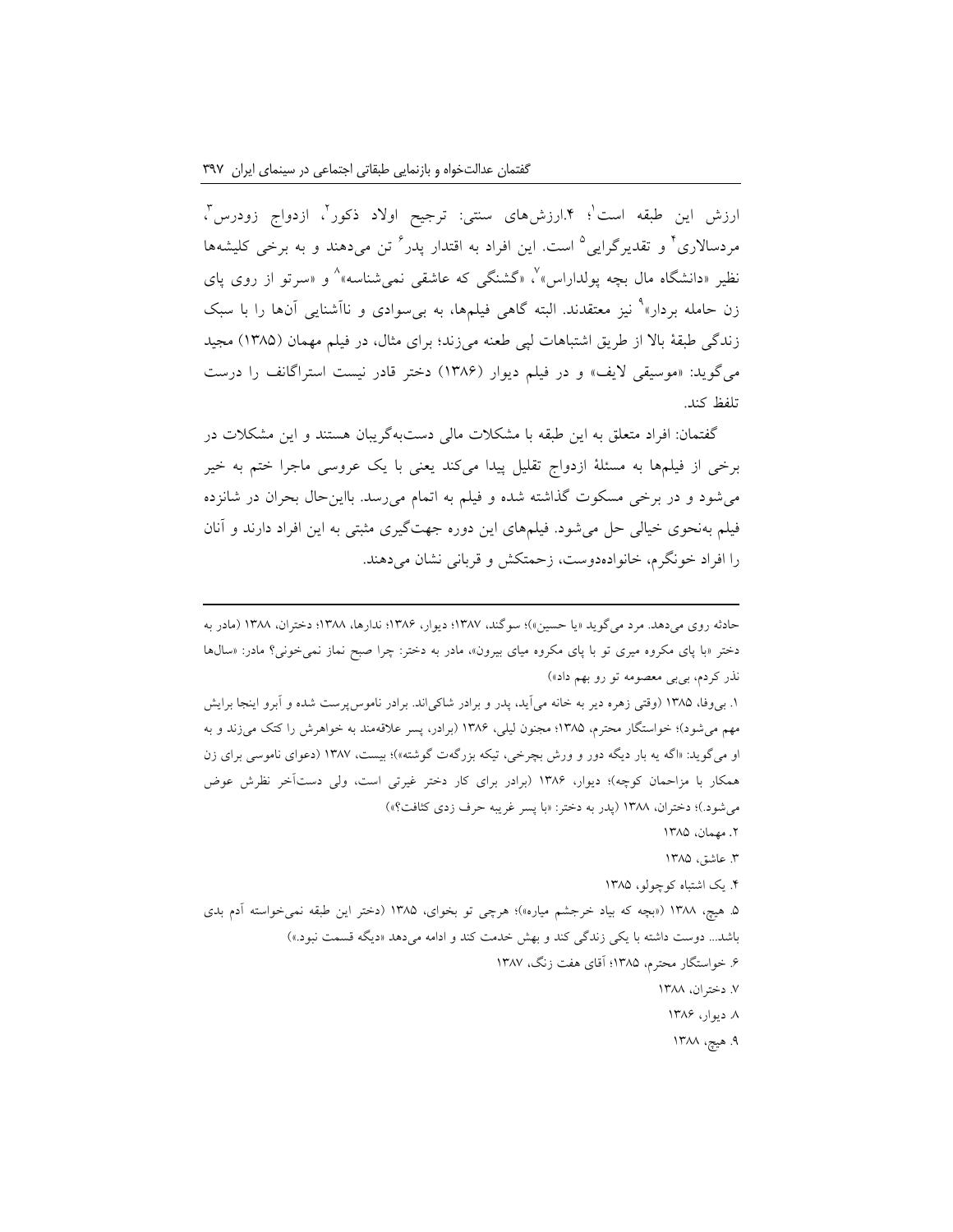| ارزشها                     | مناسك                | عينيت                       | شغل           | طبقه  |
|----------------------------|----------------------|-----------------------------|---------------|-------|
| فردگرایی (روابط آزاد پیش   |                      | خانههای شیک و مجلل          |               |       |
| از ازدواج و ازدواج دوم)    |                      | اتومبيل خارجي               | مهندس برجساز  |       |
| پایبندی اندک به دین        | عروسى                | وسايل اشرافي                | دكتر          |       |
| اهميت أبرو                 | تولد                 | كلفت، نوكر                  | رئيس شركت     |       |
| اهميت اصالت                | پارتی                | باغ و ويلا                  | بسازوبفروش    | بالاي |
| اهميت پول                  | سالگرد               | كروات                       | كارخانهدار    | مدرن  |
| ضديت با حكومت              | رفتن به باغ          | فراغت شامل كباب             | رئيس شورا     |       |
| تحقير زيردستان             |                      | پختن، تنيس، تئاتر و         | بازيگر سينما  |       |
| فساد اخلاقي                |                      | سفرش غذا از بیرون           |               |       |
| ارزشهای دینی و سنتی        |                      |                             |               |       |
| (استخاره، نماز، نذر، حجاب، |                      |                             |               |       |
| ردشدن از زیر قرآن، محرم    |                      |                             |               |       |
| نامحرم، نان حلال و مخالفت  |                      | ویلایی یا آپارتمان شیک      | كارخانهدار    |       |
| با روابط آزاد)             |                      |                             | ديپلمات       |       |
| جمع گرايي (ازدواج          | مراسم ديني (ادعيه در | ماشين خارجي<br>پادو، راننده | فرش فروش      | بالاي |
| مصلحتى)                    | خانه)                | ميز بيليارد                 | مدير كارخانه  | سنتى  |
| مردسالاري                  |                      |                             | رئيس صنف      |       |
| مخالفت با ماهواره و        |                      |                             |               |       |
| موسيقى                     |                      |                             |               |       |
| أبرو                       |                      |                             |               |       |
| فردگرایی (آزادی روابط)     |                      |                             | عكاس روزنامه  |       |
| بىدانشى تربيتى             |                      | أپارتمان معمولي             | نويسنده       |       |
| زندگی نمایشی               | پارتی مختلط          | ال ۹۰ و پژو ۲۰۶             | استاد دانشگاه | متوسط |
| لذتجويي                    | عروسى                | تزئین خانه با آثار هنری     | خواننده       | مدرن  |
|                            |                      | گربه                        | طراح          |       |
| دینی (حجاب، نذر، استخاره،  | دینی (روضه، نذری،    |                             |               |       |
| روزه و اعتقاد به حکمت      | كربلا رفتن، نماز     |                             | مربى بدنساز   |       |
| خداوند)                    | جماعت به امامت مرد   | أپارتمان چندسالساخت         | افسر          |       |
| سنتی (جمع گرایی، مادرانگی  | خانواده و رفتن به    | سمند و پرايد                | معلم          | متوسط |
| و احترام به بزرگتر)        | مسجل)                | كرسي و سماور                | مهندس         | سنتبى |
| آبرو                       | ازدواج (خواستگاري،   | رستورانرفتن                 | حسابدار       |       |
| سایر (خرافاتی، ایثار و     | خطبه عقد، كلكشيدن    |                             | كارمند        |       |
| تقدير گرايي)               | و سیسمونیدادن)       |                             |               |       |

۳۹۸ مطالعات و تحقیقات اجتماعی در ایران، دوره ۱۱، شماره ۲، تابستان ۱۴۰۱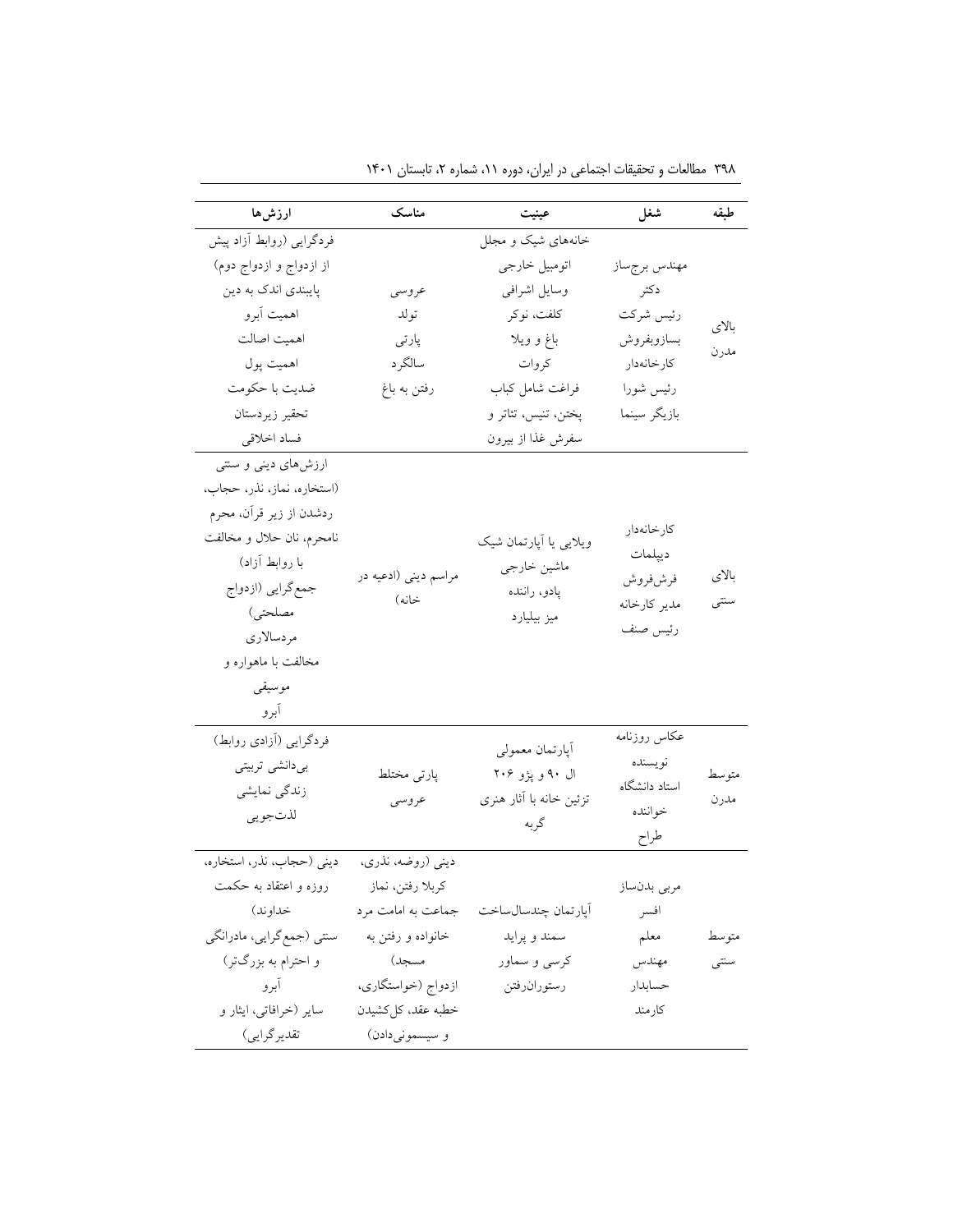گفتمان عدالتخواه و بازنمایی طبقاتی اجتماعی در سینمای ایران 399

| ارزشها                     | مناسک              | عينيت                 | شغل                     | طيقه  |
|----------------------------|--------------------|-----------------------|-------------------------|-------|
| آبر و                      |                    | خانهٔ محقر            |                         |       |
| دینی (توسل به ائمه، اعتقاد |                    | حومهٔ شهر             | راننده                  |       |
| به حکمت در امور، اعتقاد    |                    | موتورگازی             | کار گر                  |       |
| به مراقبت فرشته از آدم،    | سنتي (خواستگاري،   | لباس هاي كهنه         | أرايشگر                 |       |
| تسبيح گرداندن و            | ختنهسوران،         | مشكلات مالي           |                         |       |
| حرامدانستن گوشت مردار)     | شلهزردپزی و آشپزی) | آسیبها: اعتیاد و دزدی | نظافتچي هتل<br>وانتبارى | پايين |
| سنتي (ترجيح اولاد ذكور،    | دینی (نذری و نماز) | فراغت شامل            | دزد                     |       |
| ازدواج زودرس، مردسالاري    |                    | سیگارکشیدن، تماشای    | منشى شركت               |       |
| و تقدیرگرایی)              |                    | فوتبال، كفتربازي و    |                         |       |
| غيرت                       |                    | خشونت                 |                         |       |

# **بحث و نتیجهگیری**

در این مقاله، براساس شکل بازنمایی فیلمها پنج طبقه شامل طبقۀ باالی مدرن، طبقۀ باالی سنتی، طبقۀ متوسط مدرن، طبقۀ متوسط سنتی و طبقۀ پایین شناسایی شد. این طبقات، هرکدام براساس نمایش ثروت بهطور عمودی و ارزشهای اجتماعی بهطور افقی از هم مجزا میشوند. تفاوت مقاله حاضر که بهصورت مشخص روی بازنمایی طبقات اجتماعی در دورۀ گفتمان اصولگرایی عدالتخواه تمرکز دارد، با سایر پیشینههای پژوهش در این است که نگاه اصلی بازنمایی طبقات معطوف به گفتمان غالب است و بدین منظور توجه به شرایط برسازندۀ شخصیتها و داستانها اولویت اصلی مقاله است. عالوهبراین، تمایزات طبقاتی موجود در آثار مورد مطالعه در مقاله بهدلیل تنوع و گستردگی این امکان را میدهد تا نحوۀ بازنمایی حیات طبقاتی و مواجهۀ گفتمان با سوژههای طبقاتی بازنماییشده با جزئیات بیشتری پیگیری کرد.

طبقات باال، متوسط و پایین از نمایش توزیع متفاوت ثروت شکل گرفتهاند. ارزشها، طبقات را در دو حوزۀ ارزشی سنتی-مدرن از هم جدا میکنند. بدینترتیب طبقات سنتی–مدرن در دو سطح باال و متوسط از هم جدا میشوند. این در حالی است که طبقۀ پایین تنها حامل ارزشهای سنتی است. هرکدام از این طبقات در سطح روبنایی، براساس همین مقوله نسبت خود را با گفتمان سیاسی حاکم مشخص میکنند. پیوند طبقات بازنماییشده در آثار سینمایی مورد مطالعه با گفتمان سیاسی حاکم براساس گزارۀ ارزشهای اجتماعی (سنتی یا مدرنبودن)، مشخص میشود. بدینصورت که طبقات با نگرش سنتی که شامل طبقۀ باالی سنتی، طبقۀ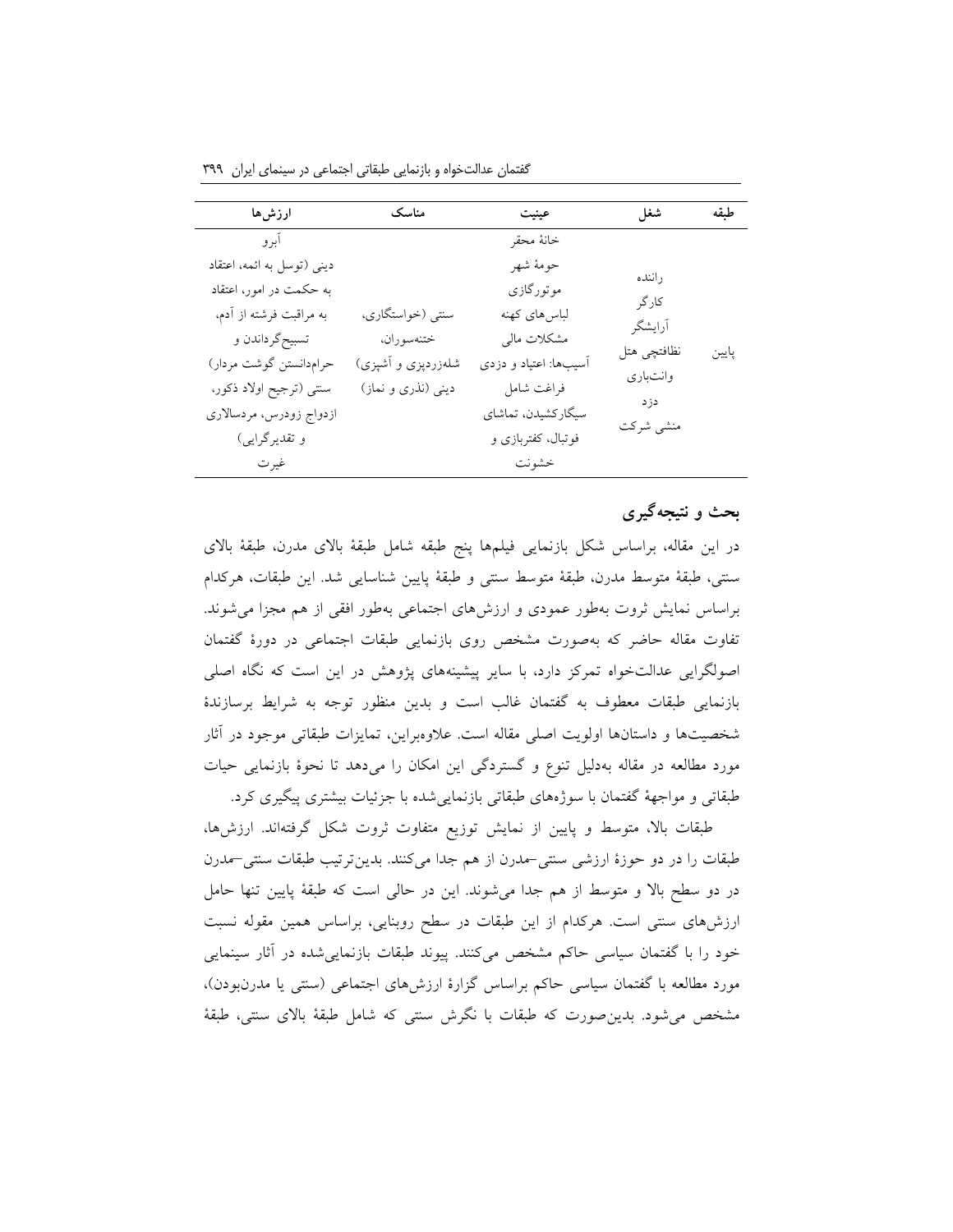متوسط سنتی و طبقۀ پایین میشوند، در سطح گفتمانی نسبت نزدیکی با ایدئولوژی حاکم دارند و به همین دلیل در ساختار روایت آثار مورد تأیید گفتمان حاکم قرار دارند، اما در نقطۀ مقابل طبقات مدرن که در سطح گفتمانی چنین پیوندی را با گفتمان حاکم برقرار نمیکنند، بهصورت افرادی نمایش داده میشوند که دچار فساد اخالقی هستند و با مشکالت شخصی و اجتماعی متعددی مواجه میشوند. در این میان طبقۀ پایین که بهعنوان خاستگاه اصلی طبقاتی گفتمان عدالتخواه در انتخابات سال 1384 عمل کرد و همچنین عمدۀ تبلیغات این گفتمان حول این طبقه قرار داشت، به شکل مثبتی بازنمایی میشوند. آنان افرادی خونگرم، خانوادهدوست، زحمتکش و قربانی هستند که همواره با مشکالت دستوپنجه نرم میکنند. گفتمان سینمایی این مشکلات را درنهایت به شکلی خیالی حلوفصل میکند. گفتمان سینمایی، با فروکاست مسئلۀ اساسی این طبقه شامل فقر به امور دیگری مانند ازدواج، سعی دارد از مسئولیت خود در قبال توزیع عادالنۀ ثروت شانه خالی کند. از سویی، این گفتمان با بازتعریف مفهوم عدالت و همچنین برساخت سوژۀ طبقۀ پایین بهعنوان یک سوژۀ قربانی شرایط اجتماعی سعی دارد طیف گوناگون گرایشها و سالیق در این طبقه را همگن کند. فارغ از اینکه طبقۀ پایین مدنظر این گفتمان صرفاً افراد پایینشهرنشین را بهعنوان طبقۀ پایین بازنمایی میکند، تأکید بر سنتیبودن نیز تالشی است برای یکدستکردن افراد درون این طبقه که درواقع نوعی پایگاه سیاسی دلخواه گفتمان عدالتخواه است. به همین دلیل، گفتمان عدالتخواه، صرفاً استفادهای تبلیغاتی از مدیوم سینما دارد.

عالوهبراین، براساس یافتههای پژوهش، مقولۀ آبرومندی وجه اشتراک همۀ این طبقات است که میتوان آن را یک امر کلی فرهنگی در میان ایرانیان نام نهاد. بدین نسبت، هستی فرهنگ ایرانی هستی آبرومحور در سطح زندگی روزمره است که فراتر از خاستگاه آگاهی طبقاتی جامعۀ ایران عمل میکند. آبرو در فرهنگ ایرانی بهمعنای قضاوت دیگران در حوزۀ عمومی از یک فرد است. همۀ اعضای طبقات اجتماعی ایران به این ارزش پایبند هستند. این افراد نگران آن هستند که تصویر منفی از خود در مقابل دیگران عرضه کنند؛ بنابراین میتوان طبقات جامعه ایرانی را »طبقات آبرودار« نامید. اهمیت آبرو که بهمعنای اهمیت حوزۀ عمومی و زوال فردیت است از سوی گفتمان عدالت در بازنمایی فرهنگی بازتولید میشود. در کنار این عنصر، میتوان از پدرساالری نیز بهعنوان یکی از وجوه مشترک میان همۀ طبقات بازنماییشده در آثار سینمایی این دوره یاد کرد. هریک از طبقات در گسترۀ یک طیف دارای اشکال گوناگونی از پدرساالری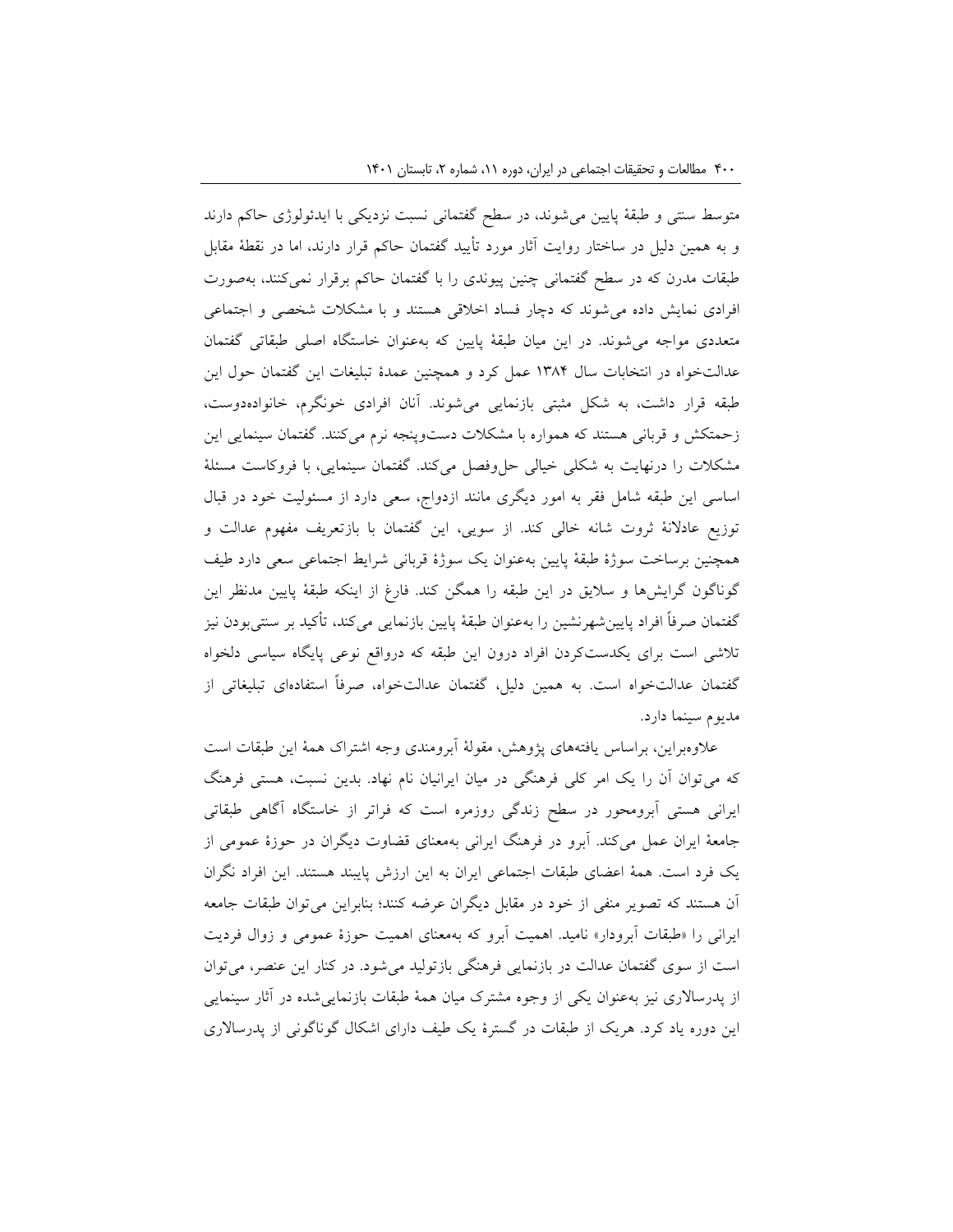هستند. بهلحاظ عمودی طبقات پایین دارای بیشترین میزان و طبقات باال دارای کمترین میزان و همچنین بهلحاظ افقی نیز این طبقات سنتی هستند که بیشترین میزان تحکم پدرساالری را در مقایسه با طبقات مدرن دارند. شایان ذکر است که در آثار مورد مطالعه این امر بهمثابۀ یک ارزش طبقاتی و فرهنگی بازنمایی شده و میتوان چنین نتیجه گرفت که گفتمان حاکم با تأکید بر این ارزش در بازنمایی طبقات نزدیک به خود، بهدنبال بازتولید این مسئله نیز است.

## **منابع**

- آقابابایی، احسان و ساره امیری )1397(، »تحلیل روایت برساخت طبقۀ فرودست در سینمای پس از انقلاب»، فصلنامۀ انجمن ایرانی مطالعات فرهنگی و ارتباطات، شمارۀ ۵۵: ۱۰۸–۱۲۸.
	- اباذری، یوسف )1399(، **بنیادگرایی بازار**، تهران: دانشگاه تهران.
- جعفری، علی و افسانه مظفری )1392(، »بازنمایی زندگی طبقۀ متوسط در سینمای ایران (نشانهشناسی فیلم جدایی نادر از سیمین)»، فصلنامۀ **رادیو و تلویزیون**، شمارۀ ٢١: ١٢٧-١٤٩.
	- دارابی، علی )1393(، **جریانشناسی سیاسی در ایران**، تهران: پژوهشگاه فرهنگ و اندیشۀ اسالمی.
- رضایی، محمد، حسنپور، آرش و شیرین دانشگر )1393(، »بازنمایی طبقه و مناسبات طبقاتی در سینمای ایران؛ مطالعۀ موردی فیلم جدایی نادر از سیمین«، **فصلنامۀ تحقیقات فرهنگی ایران**، شمارۀ  $.141 - 11V$ :
- سرایی، حسن و بحرانی، محمدحسین )1386(، »کاربرد نتایج سرشماریهای عمومی در بررسی ساختار و تحوالت قشربندی اجتماعی ایران«، **نامۀ انجمن جمعیتشناسی ایران**، شمارۀ :3 .29-5
- طالبی، ابوتراب و نیما شجاعی باغینی )1393(، »قدرت، مقاومت و سینما: بازنمایی طبقۀ فرودست در سینمای مسعود کیمیایی«، **فصلنامۀ انجمن ایرانی مطالعات فرهنگی و ارتباطات**، شمارۀ :35  $.177 - 90$ 
	- لمار، پیتر، لور، ویلیام )1392(، **تعمق در فیلم**، ترجمۀ حمیدرضا احمدی الری، تهران: ساقی.
- مؤذنی، احمد )1394(، »ارائۀ مدل پیشنهادی سنجش طبقۀ اجتماعی در ایران )مورد مطالعه: سرپرستان خانوار شهر اصفهان)»**، علوم اجتماعی (فردوسی مشهد)**، شمارۀ ٢٢١: ٢۶–٢۴۶.
- Behdad, S., & Nomani, F. (2009). What a revolution! thirty years of social class reshuffling in Iran, **Comparative Studies of South Asia, Africa and the Middle East**, No. 1: 84-104.
- Chatman, S. (1978). **Story and discourse: narrative structure in fiction and film**. New York: Cornell University Press.
- Gandal, Keith (2007). **Class representation in modern fiction and film**. New York: Palgrave Macmillan.